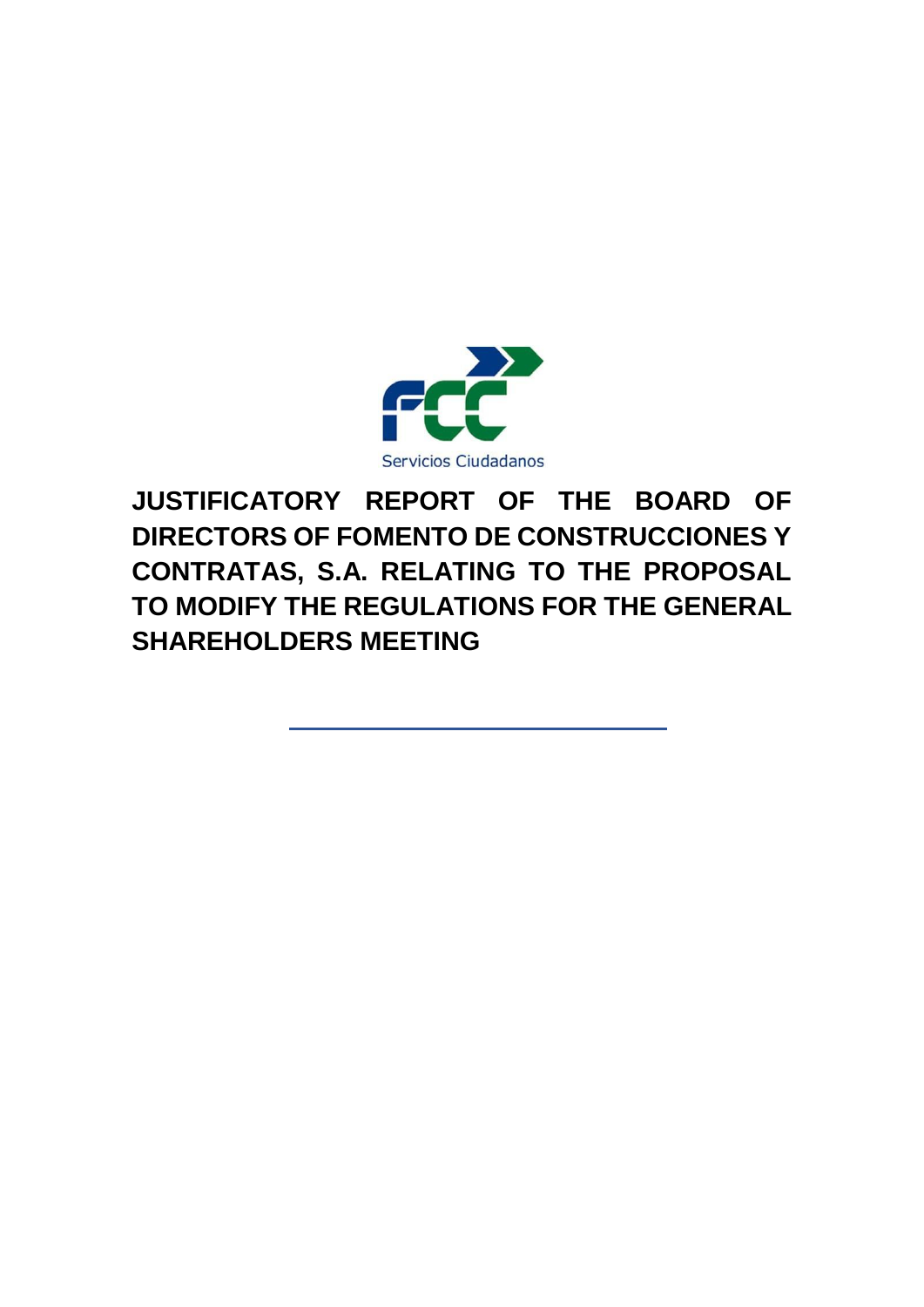

## **JUSTIFICATORY REPORT OF THE BOARD OF DIRECTORS OF FOMENTO DE CONSTRUCCIONES Y CONTRATAS, S.A. RELATING TO THE PROPOSAL TO MODIFY THE REGULATIONS FOR THE GENERAL SHAREHOLDERS MEETING**

## **I. INTRODUCTION AND PURPOSE OF THE REPORT**

Recently *Law 5/2021, of April 12 was approved modifying the revised text of the Spanish Corporate Enterprises Act, approved by Royal Legislative Decree 1/2010, of 2 July, and other financial regulations, with regard to promoting the long-term involvement of shareholders in listed companies* - transposing EU Directive 2017/828 of the European Parliament and of the Council of 17 May 2017, amending Directive 2007/36/CE- ("**Law 5/2021**"), which was published on 13 April 2021 in the Official Gazette of the State and that included the introduction of a new article 182 bis in the revised text of the Spanish Corporate Enterprises Act, approved by Royal Legislative Decree 1/2010, of 2 July ("**LSC**") to allow the General Shareholders' Meetings to be held exclusively in electronic format, if the Articles of Association provide for it and if it meets a series of requirements. Other matters provided for in the LSC have also been modified, including the regime of related-party transactions, the identification of shareholders and exercise of voting rights, capital increase and preferential subscription rights, the members of the Board and the remuneration of Directors.

Previously, the Official Gazette of the State dated 29 December 2018 published *Law 11/2018, of 28 December which modifies the Commercial Code, the revised text for the Corporate Enterprises Act approved by Royal Legislative Decree 1/2010, of 2 July and Law 22 / 2015, of 20 July for Auditing of Accounts, in the matter of non-financial information and diversity* ("**Law 11/2018**"), which also modified certain articles of the LSC in matters, essentially, of non-financial information and the diversity of the Board.

The Board of Directors of FOMENTO DE CONSTRUCCIONES Y CONTRATAS,

S.A. (the "**Company**") has analysed the aforementioned modification in order to determine the issues that it is really necessary or advisable to expressly incorporate or adapt in the Regulations for the General Shareholders Meeting and which, on the contrary, do not require their express incorporation into the Regulations in the extent to which the legal regime will be applied in any case. In this regard, the Board considered it advisable to submit for the approval of the General Shareholders' Meeting the modification of certain articles of the Articles of Association for the purposes of **adapting them essentially to the modification of the LSC introduced by the aforementioned Law 5/2021 and Law 11/2018, as well as to incorporate certain technical details**.

Based on the above and in accordance with the provisions of article 1.2 of the Regulations for General Shareholders Meetings, the Company's Board of Directors, at its meeting on 25 May 2021, approved this Report in order to explain the **modification**  of the current articles 4 ("General Shareholder Meeting"), 6 ("Powers of the General Shareholders Meeting"), 9 ("Information available from the date of the call"),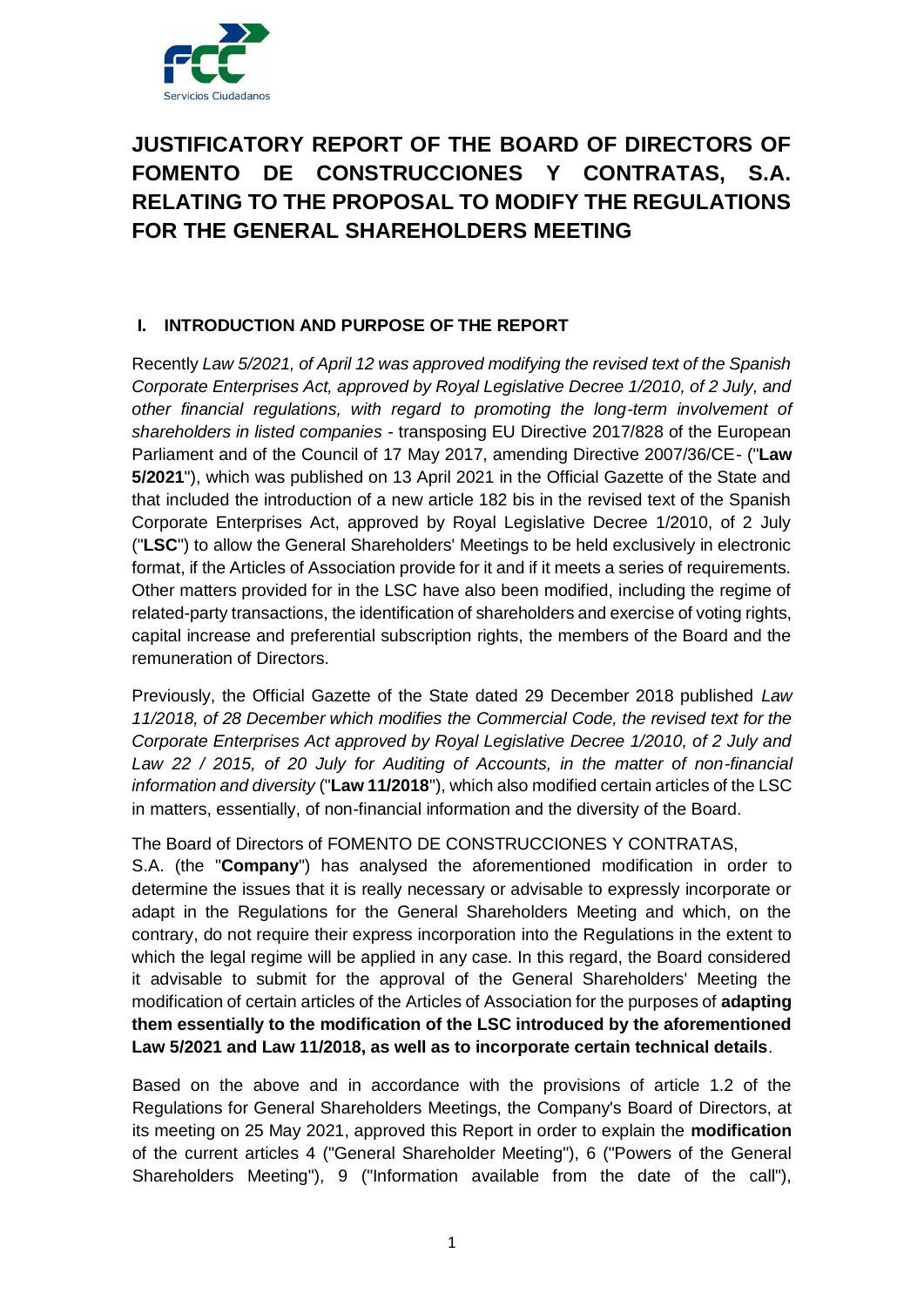

11 ("Proxies"), 12 ("Right and duty of attendance"), 15 ("Presidency, Secretary and Board of the General Shareholders Meeting"), 16 ("Constitution of the General Shareholders Meeting"), 17 ("Requests to speak"), 19 ("Right to information during the Meeting"), 20 ("Voting on proposed resolutions"), 22 ("Remote casting of votes") and 26 ("Minutes of the Meeting") of the Regulations for General Shareholders Meetings, as well as the **incorporation** of the new article 14 bis ("Attendance at the General Shareholders Meeting by electronic means. Exclusively telematic Shareholders Meetings") and the **elimination** of the Final Provision, whose approval will be submitted to the Ordinary General Shareholders Meeting called to be held on 29 June 2021, on first call and on 30 June 2021, on second call, under point Four of the Agenda.

## **II. JUSTIFICATION OF THE MODIFICATION PROPOSALS**

## **Modification of article 4 ("General Shareholders Meeting").**

It is proposed to extend section 3 of article 4 in the terms provided for in article 514 LSC, as expressed in Law 11/2018, providing that the Company "*should cover the accessibility requirements for people with disabilities and the elderly that guarantee their right to have prior information and the necessary support to exercise their vote*".

## **Modification of article 6 ("Powers of the General Shareholders Meeting").**

It is proposed to extend the powers of the General Shareholders' Meeting, firstly, by incorporating the "*approval, where appropriate, of the status of non-financial information*" in accordance with the provisions of article 49.6 of the Commercial Code, as expressed in Law 11/2018 and secondly, the "*approval of related-party transactions whose approval corresponds to the General Shareholders Meeting in the terms provided for in the Law*", in accordance with the provisions of article 529 22, section 1, of the LSC, introduced by Law 5/2021.

## **Modification of article 9 ("Information available from the date of the call").**

With regard to the information available on the website from the date of the call, it is proposed to eliminate, in section d), the reference to legal persons and their natural person representative with regard to the appointment, ratification and re-election of Board members, in accordance with the provisions of article

518.e) LSC and in article 529 bis.1 LSC, as expressed in Law 5/2021, which establishes the obligation that the Board of Directors of listed companies should consist exclusively of natural person.

It is also proposed to incorporate a new paragraph with regard to the transmission of information to shareholders and final beneficiaries, in accordance with the provisions of article 520 bis LSC, as expressed in Law 5/2021.

## **Modification of article 11 ("Proxies").**

It is proposed to modify article 11 in order to adapt the provisions with regard to the delegation of representation and exercise of vote by intermediary entities to the provisions of article 524.1 LSC, as expressed in Law 5/2021.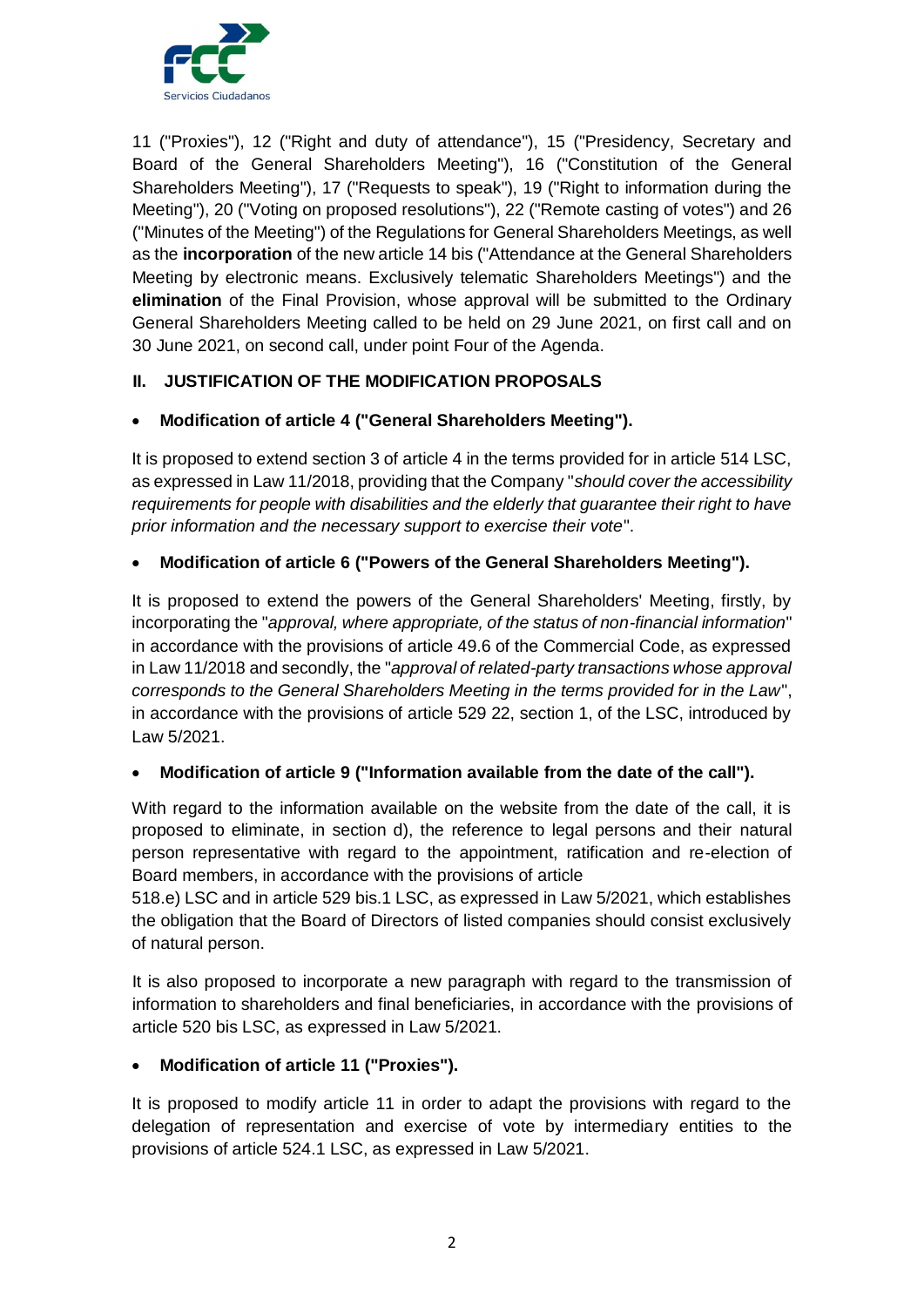

It is also proposed to introduce some technical details and specifically: (i) it is proposed to extend the reference so that the "*personal*, *physical or electronic*" attendance by the shareholder at the General Shareholders Meeting implies the revocation of any proxy; and (ii) with regard to remote voting, it is proposed to incorporate a reference to "*prior to the Meeting*", in order to avoid possible confusion with the inclusion of electronic voting during the Meeting by those attending by electronic means.

Finally, and with regard to the power of the Board to develop the regulatory provisions with regard to the granting of representation, it is proposed to replace the reference to "*electronic*" media with "*remote means of communication*" to specify that this power of development refers to the granting of representation both by postal and electronic correspondence.

## **Modification of article 12 ("Right and duty of attendance").**

With regard to the right to attend the General Shareholders Meeting, it is proposed to replace the current reference to the exhibition of the corresponding card or certificate of authority at the registered office with a reference to "*the terms provided for in article 16 of these Regulations and in the announcement of the call*", since the exhibition of the card is usually only mandatory in the case of physical attendance at the Meeting and not in the case of voting or proxy by electronic means or in the case of electronic attendance.

## **Incorporation of a new article 14 bis ("Attendance at the General Shareholders Meeting by electronic means. Exclusively electronic Meetings").**

It is proposed to incorporate in a new article 14 bis the possibility, firstly, that shareholders and representatives may attend the General Shareholders Meeting by electronic means when so agreed by the Board of Directors (section 1), in accordance with article 182 LSC, as expressed in Law 5/2021 and, secondly, the possibility of holding General Meetings exclusively by electronic means when so provided for in the announcement of the call (section 2), in accordance with the provisions of articles 182 bis and 521.3 LSC, introduced by Law 5/2021, and also in coordination with the proposed incorporation of a new article 18 bis in the Articles of Association.

## **Modification of article 15 ("Presidency, Secretary and Board of the General Shareholders Meeting").**

With regard to the power of the President of the Board to grant the floor to shareholders, it is proposed to replace the current reference to granting the floor to shareholders who have requested it "*before the Meeting in writing and then to those who request it verbally or in writing during the meeting*" with "*in the terms provided for in article 17 of these Regulations*", to include more general conditions, since both physical and electronic assistance should be considered.

## **Modification of article 16 ("Constitution of the General Shareholders Meeting").**

With regard to the accreditation of the right of attendance by the shareholders, it is proposed to incorporate certain wording details in section 1 of article 16 to expressly contemplate the possibility of attending the Meeting by electronic means, differentiating between electronic attendance (and casting of the vote during this meeting) and casting of the vote by means of remote communication prior to the Meeting.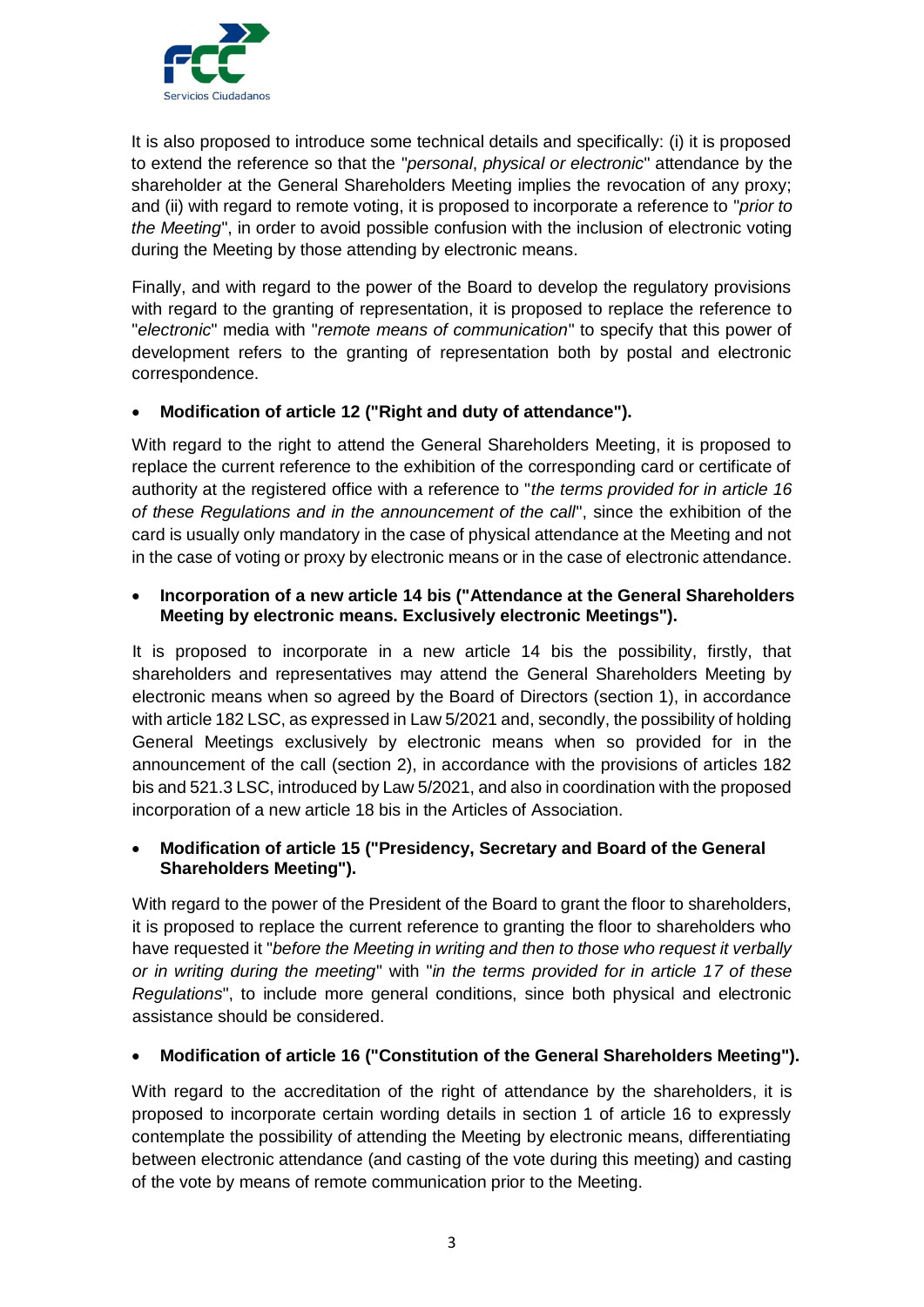

It is also proposed to modify sections 3 and 4 of article 16, in accordance with the legal modification, so as to clearly distinguish between attendance by electronic means and remote voting by electronic means of communication prior to the Meeting.

## **Modification of article 17 ("Requests to speak").**

It is proposed to incorporate technical details in the first two paragraphs of article 17 in coordination with the proposed incorporation into the Articles of Association and Regulations for Shareholders Meetings regarding the possibility of holding Meetings with telematic attendance and exclusively electronic Meetings.

It is also proposed, for systematic reasons, to transfer the regulations relating to the regime governing shareholders' requests to speak by electronic means to the new article 14 bis ("Attendance at the General Shareholders Meeting by electronic means. Exclusively electronic shareholders meetings ") which it is proposed to incorporate into the Regulations, whilst eliminating the last paragraph relating to the terms, forms and methods for shareholders to exercise their rights since it is also incorporated in the aforementioned new article 14 bis for the Regulations.

## **Modification of article 19 ("Right to information during the Meeting").**

It is proposed to incorporate technical details in section 1 of article 19 in coordination with the proposed incorporation into the Articles of Association and Regulations for Shareholders Meetings regarding the possibility of holding Meetings with telematic attendance and exclusively electronic Meetings. In this regard, it is specified that verbal requests for information will be made by shareholders "*who physically attend the General Shareholders Meeting*", while "*shareholders and representatives who attend by telematic means may request the information or clarifications they consider appropriate concerning these issues under the terms provided for in the announcement of the call in accordance with the applicable regulations*".

#### **Modification of article 20 ("Voting on proposed resolutions").**

It is proposed, firstly, to modify section 7 of article 20 in order to adapt the provisions relating to dividing the vote for intermediate entities to the provisions of article 524 LSC, as expressed in Law 5/2021 and, secondly,

to include a new section 9 to incorporate the confirmation by the Company of the receipt and counting of the vote cast by the shareholder, in accordance with the new article 527 bis LSC, introduced by Law 5/2021.

## **Modification of article 22 ("Casting of remote votes").**

It is proposed to extend the heading of this article to include "*prior to the Meeting*", in order to avoid possible confusion when electronic vote is admitted during the Meeting by those attending through electronic means, leaving the heading as"*Casting of remote votes prior to the Meeting*". It is proposed to modify section 1 of this article 22 in the same way.

It is also proposed to incorporate in section 5.b) a technical clarification in coordination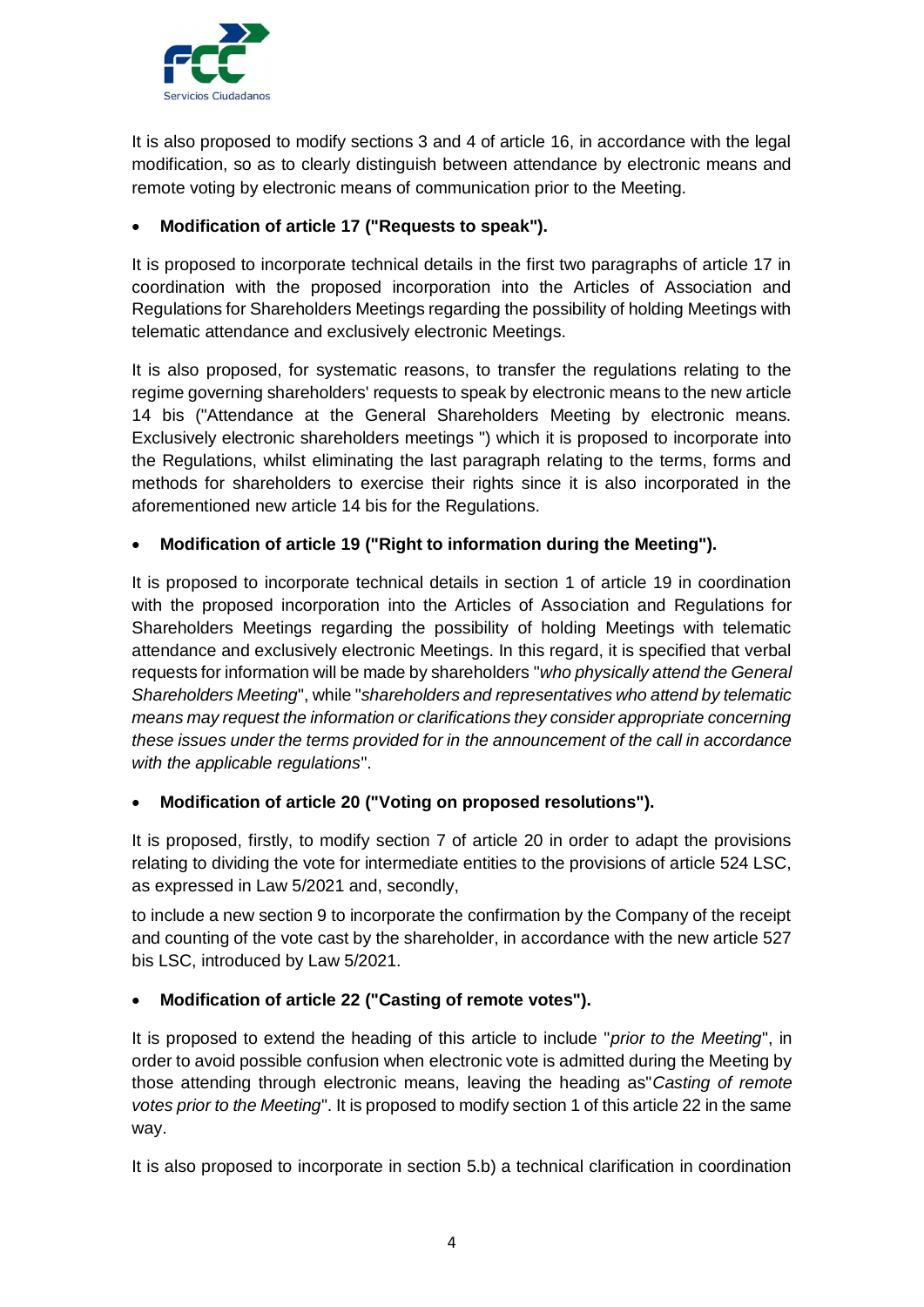

with the proposal to incorporate into the Articles of Association and these Regulations the possibility of holding Meetings with electronic attendance and exclusively electronic Meetings, providing that the vote cast by means of remote communication will be voided by physical "*or electronic*" attendance at the meeting by the shareholder who had cast the vote.

Finally, and with regard to the power of the Board to develop the regulatory provisions relating to the casting of votes by remote means of communication, it is proposed to replace the reference to "*electronic*" media by "*remote communication*" media to specify that the section refers to the casting of votes both by postal and electronic correspondence.

## **Modification of article 26 ("Minutes of the Meeting").**

It is proposed to extend section 3 of article 26 with the provisions of article 521.3.b) LSC, introduced by Law 5/2021, according to which in the event that the General Meeting of listed companies is held exclusively electronically in accordance with the provisions of article 182 bis LSC, it will be necessary for the minutes of the meeting to be taken by a notary.

## **III. SEPARATE VOTING BY ITEM**

With regard to the proposed modification of the Regulations for General Shareholders Meetings that is submitted for approval by the Ordinary General Shareholders Meeting, there will be **separate voting for each item or group of items** that have their own autonomy, in accordance with the provisions of article 197 bis LSC.

#### **IV. ANNEX**

Attached as an **Annex** to this Report you will find a comparative text between the current General Shareholders Meeting Regulations and the proposed modification, which features the proposed amendments.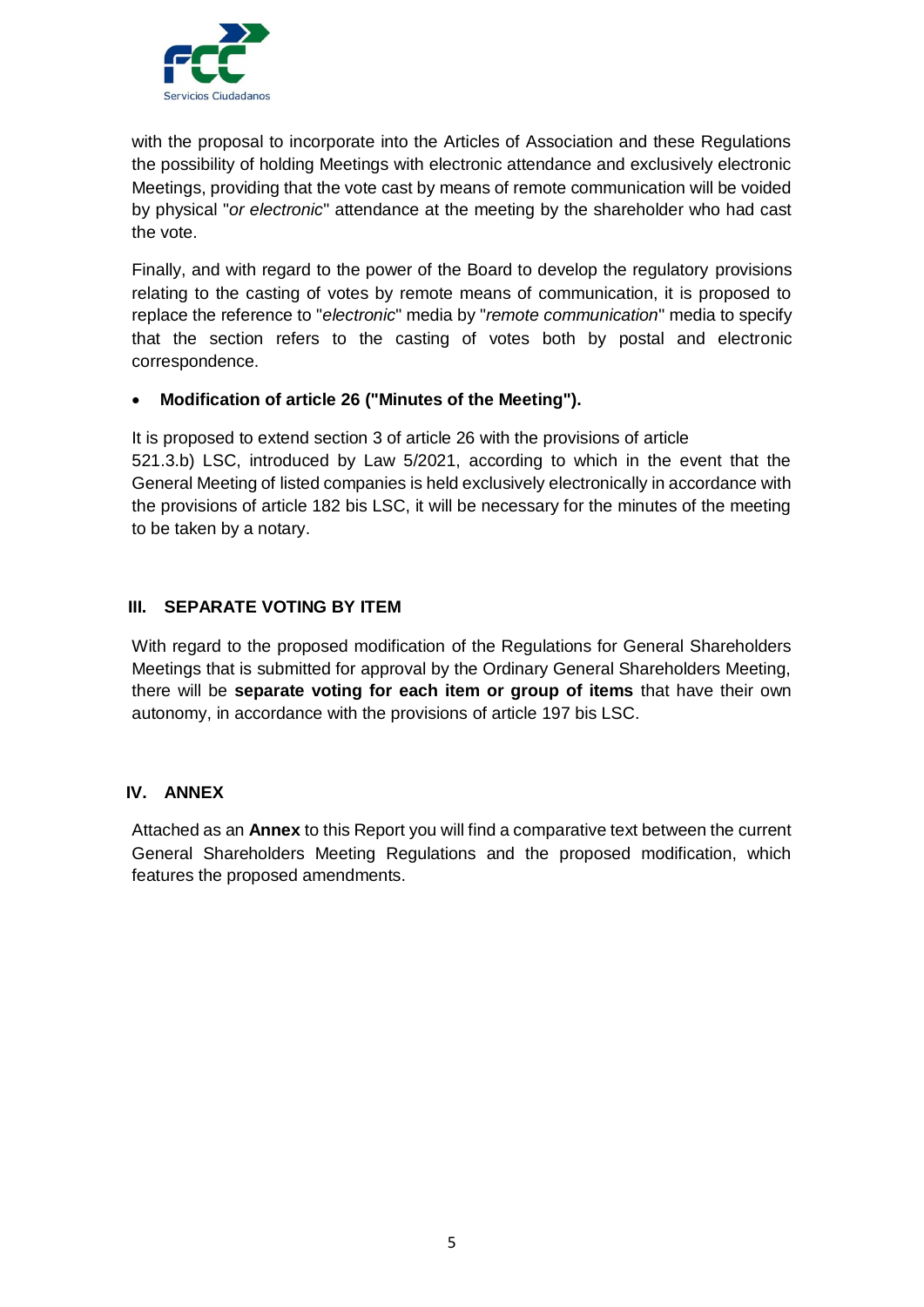

## **ANNEX**

## **Proposal for modification of the Regulations for General Shareholders Meetings**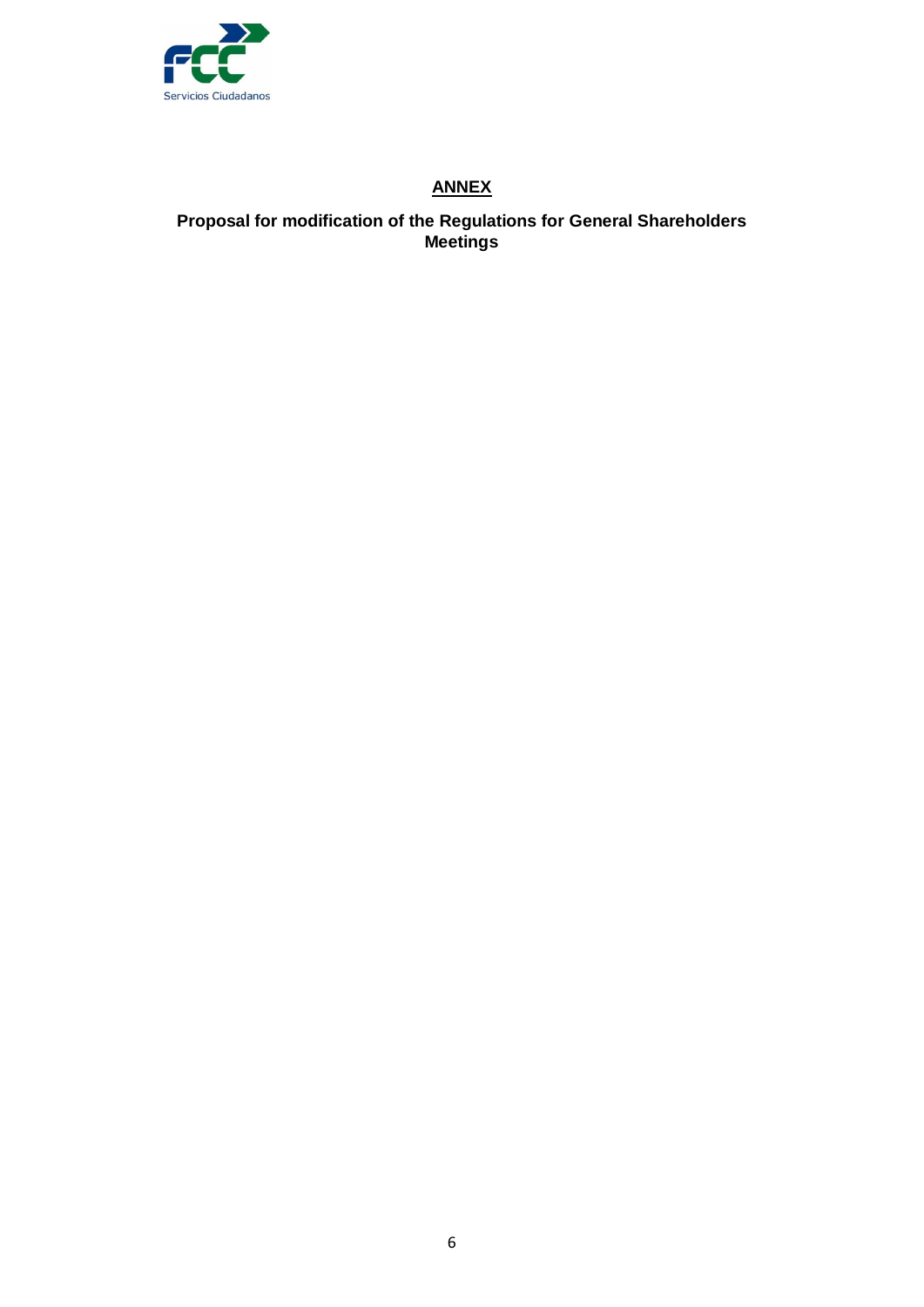

## **Regulations for General Shareholders Meetings**

*[Note: This proposed modification of the Regulations for General Shareholders Meetings was prepared taking into account those matters that should strictly be incorporated into the Statutes as a result of the reform of the Spanish Corporate Enterprises Act introduced by Law 5/2021, of 12 April which modifies the revised text of the Spanish Corporate Enterprises Act, approved by Royal Legislative Decree 1/2010, of 2 July, and other financial regulations, with regard to promoting the long-term involvement of shareholders in listed companies ("Law 5/2021").*

*In addition, Law 11/2018, of 28 December has been taken into account, which modifies the Commercial Code, the revised text of the Spanish Corporate Enterprises Act approved by Royal Legislative Decree 1/2010, of 2 July, and Law 22/2015, of July 20, on the Auditing of Accounts, in the matter of non-financial information and diversity ("Law 11/2018").*

*The modifications have been incorporated with change control including the corresponding explanatory notes.]*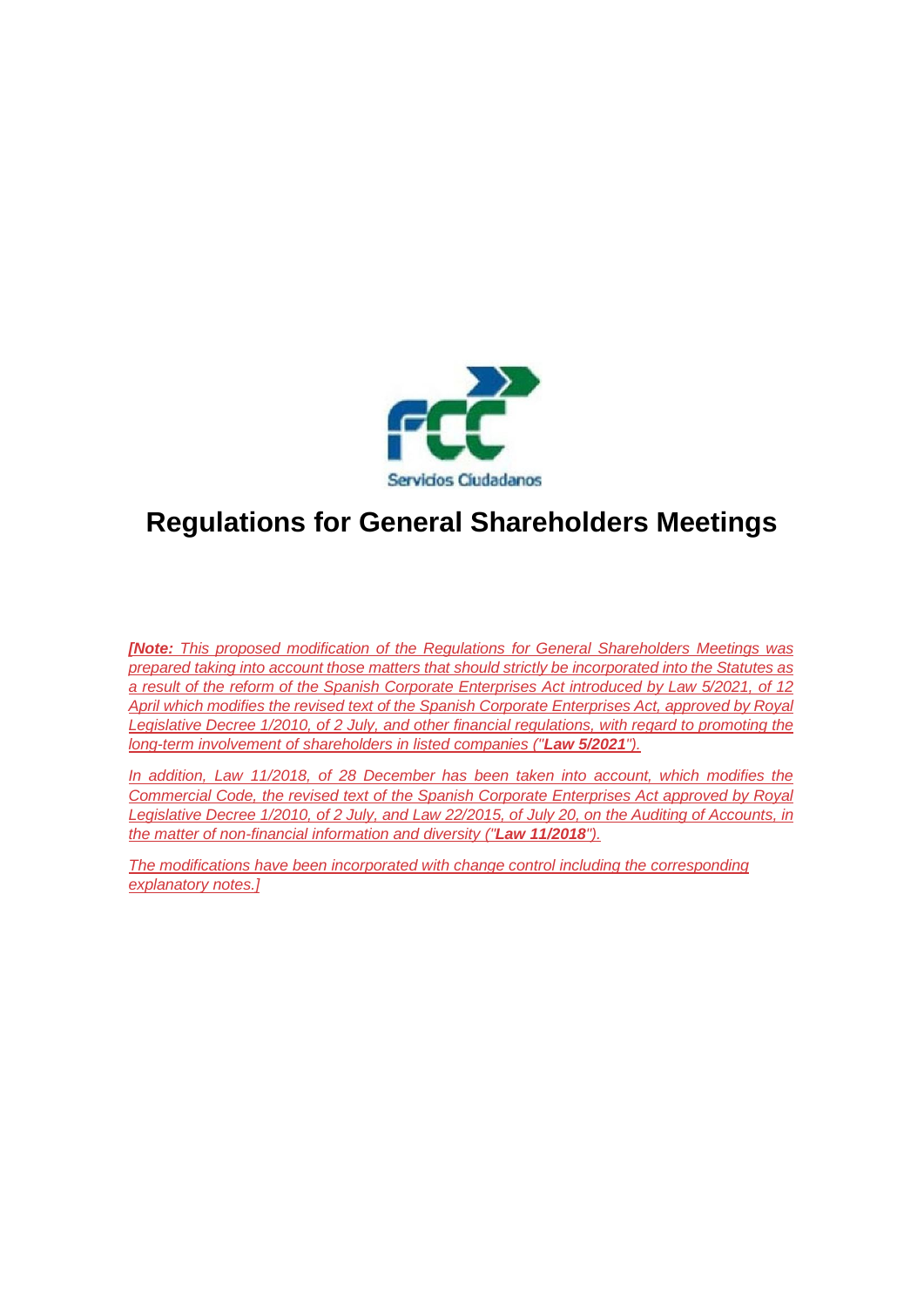## **CONTENTS**

| <b>CONCEPT, TYPES AND FUNCTIONS OF THE GENERAL SHAREHOLDERS MEETING 5</b>              |
|----------------------------------------------------------------------------------------|
|                                                                                        |
|                                                                                        |
|                                                                                        |
|                                                                                        |
| CALLING AND PREPARING THE GENERAL SHAREHOLDERS MEETING 7                               |
|                                                                                        |
|                                                                                        |
|                                                                                        |
|                                                                                        |
|                                                                                        |
|                                                                                        |
|                                                                                        |
| Article 10. Right to information prior to holding the General Shareholders Meeting  11 |
|                                                                                        |
|                                                                                        |
|                                                                                        |
|                                                                                        |
|                                                                                        |
|                                                                                        |
|                                                                                        |
| Article 14 bis. Attendance at the General Shareholders Meeting by electronic means.    |
| Article 15. President, Secretary and Board of the General Shareholders Meeting17       |
|                                                                                        |
|                                                                                        |
|                                                                                        |
|                                                                                        |
|                                                                                        |
|                                                                                        |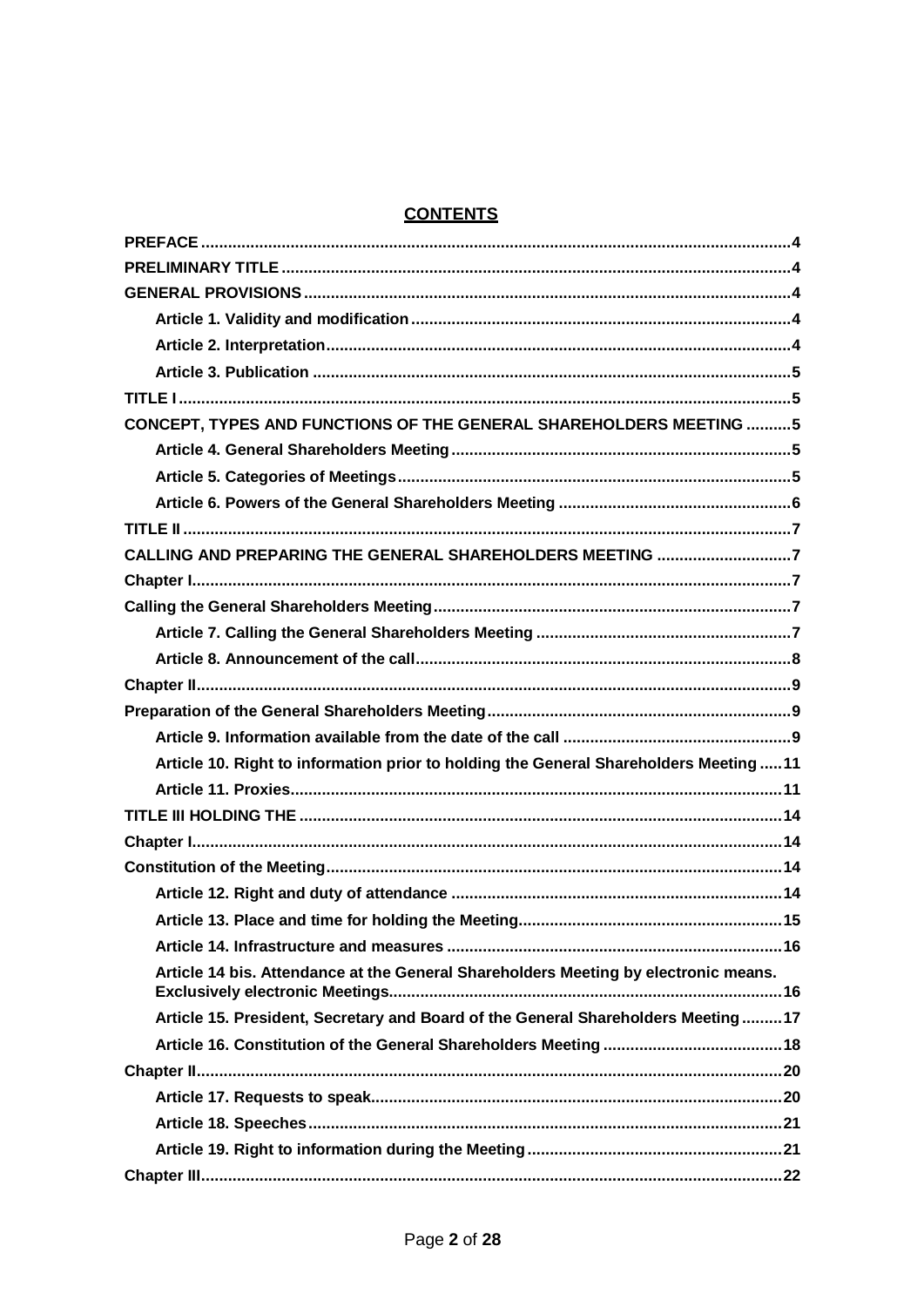| Article 23. Adoption of resolutions and declaration of the result25 |  |
|---------------------------------------------------------------------|--|
|                                                                     |  |
|                                                                     |  |
|                                                                     |  |
|                                                                     |  |
|                                                                     |  |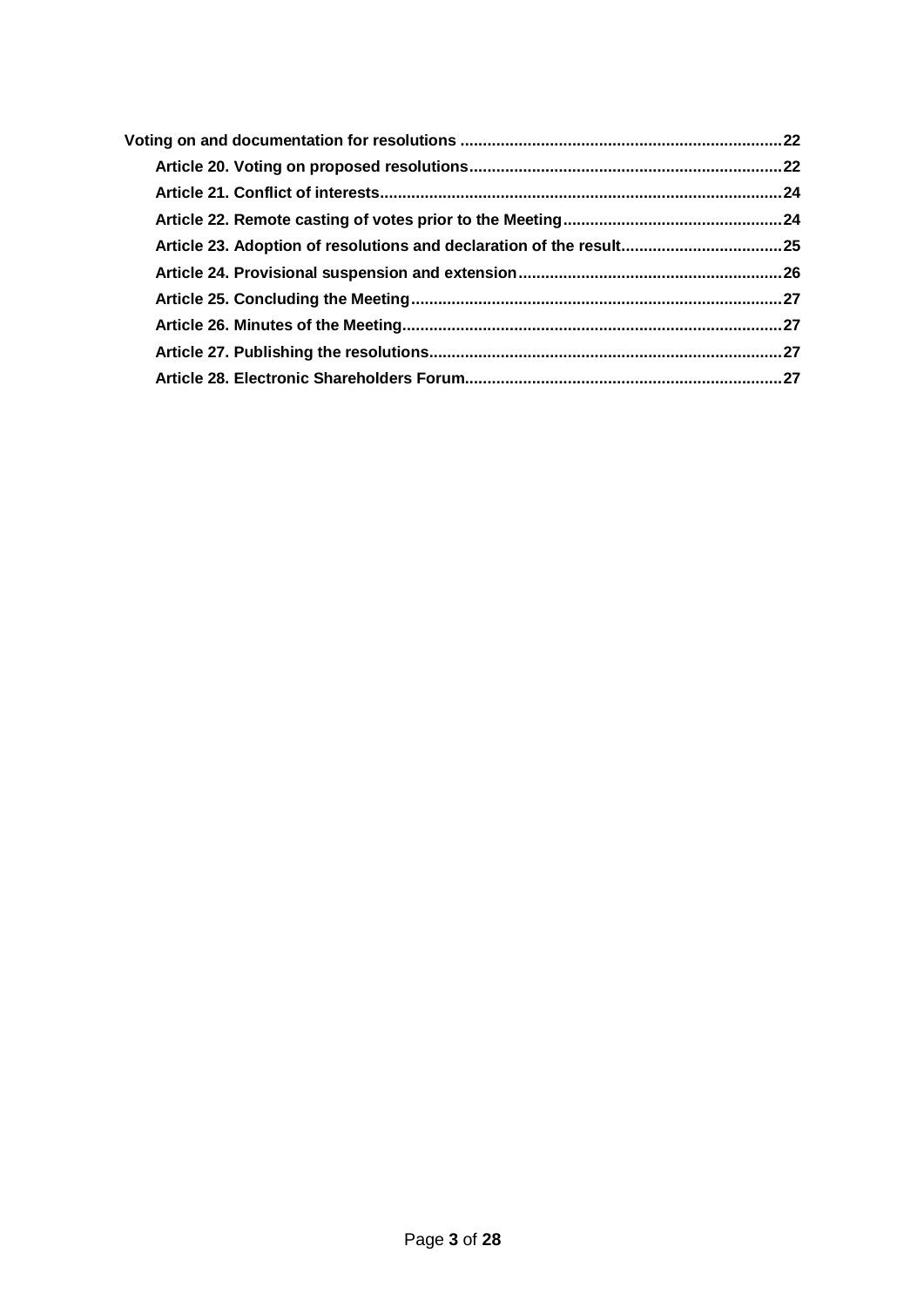## **REGULATIONS FOR GENERAL SHAREHOLDERS MEETINGS**

#### **OF**

## **FOMENTO DE CONSTRUCCIONES Y CONTRATAS, S.A.**

#### **PREFACE**

<span id="page-10-0"></span>In accordance with the provisions of article 512 of the Spanish Corporate Enterprises Act (Royal Legislative Decree 1/2010, of July 2), listed companies should approve specific regulations for the General Shareholders Meeting. These Regulations for the General Shareholders Meeting of FOMENTO DE CONSTRUCCIONES Y CONTRATAS, S.A. (hereinafter, the **"Company")** have a triple purpose. Firstly, they reinforce the transparency that should govern the functioning of the corporate bodies, by making public the procedures for preparing and holding General Shareholders Meetings; secondly, they specify the way in which shareholders may exercise their political rights with regard to calling and holding General Shareholders Meetings, developing what is established in the Articles of Association and in good governance recommendations; and, thirdly, they unify in a single text all the regulations relating to the General Shareholders Meeting, thus favouring the knowledge that any shareholder may have about how the Company's highest body works.

#### **PRELIMINARY TITLE**

#### **GENERAL PROVISIONS**

#### <span id="page-10-3"></span><span id="page-10-2"></span><span id="page-10-1"></span>**Article 1. Validity and modification**

- 1. The responsibility for the approval and modification of these Regulations for the General Shareholders Meeting (the **"Regulations")** corresponds to the General Shareholders Meeting. Once approved, they will be applicable to the General Shareholders Meetings that are convened from the date of their approval.
- 2. The Board of Directors may propose to the General Shareholders Meeting modifications to the Regulations when it considers they may be appropriate or necessary, accompanying their proposal with a report justifying this modification.

#### <span id="page-10-4"></span>**Article 2. Interpretation**

- 1. These Regulations extend and develop the regime applicable to the General Shareholders Meeting as it appears in the applicable regulations and in the Articles of Association. If there is any discrepancy between the provisions of these Regulations and the Articles of Association, the provisions of the Articles of Association shall always prevail.
- 2. Any doubts that may arise with regard to their interpretation will be resolved by the Board of Directors in accordance, preferably with the law, and where it does not contradict the law with the Company's corporate governance system - consisting of corporate policies, internal regulations for corporate governance and any other internal codes and procedures approved by the Company's proper bodies- and the recommendations for good governance of generally recognised in international markets, all within the framework of the social interest that will propose, where appropriate, the modifications it deems appropriate. Those that may arise with regard to their application and interpretation during the course of the General Shareholders Meeting will be resolved by the President of the same.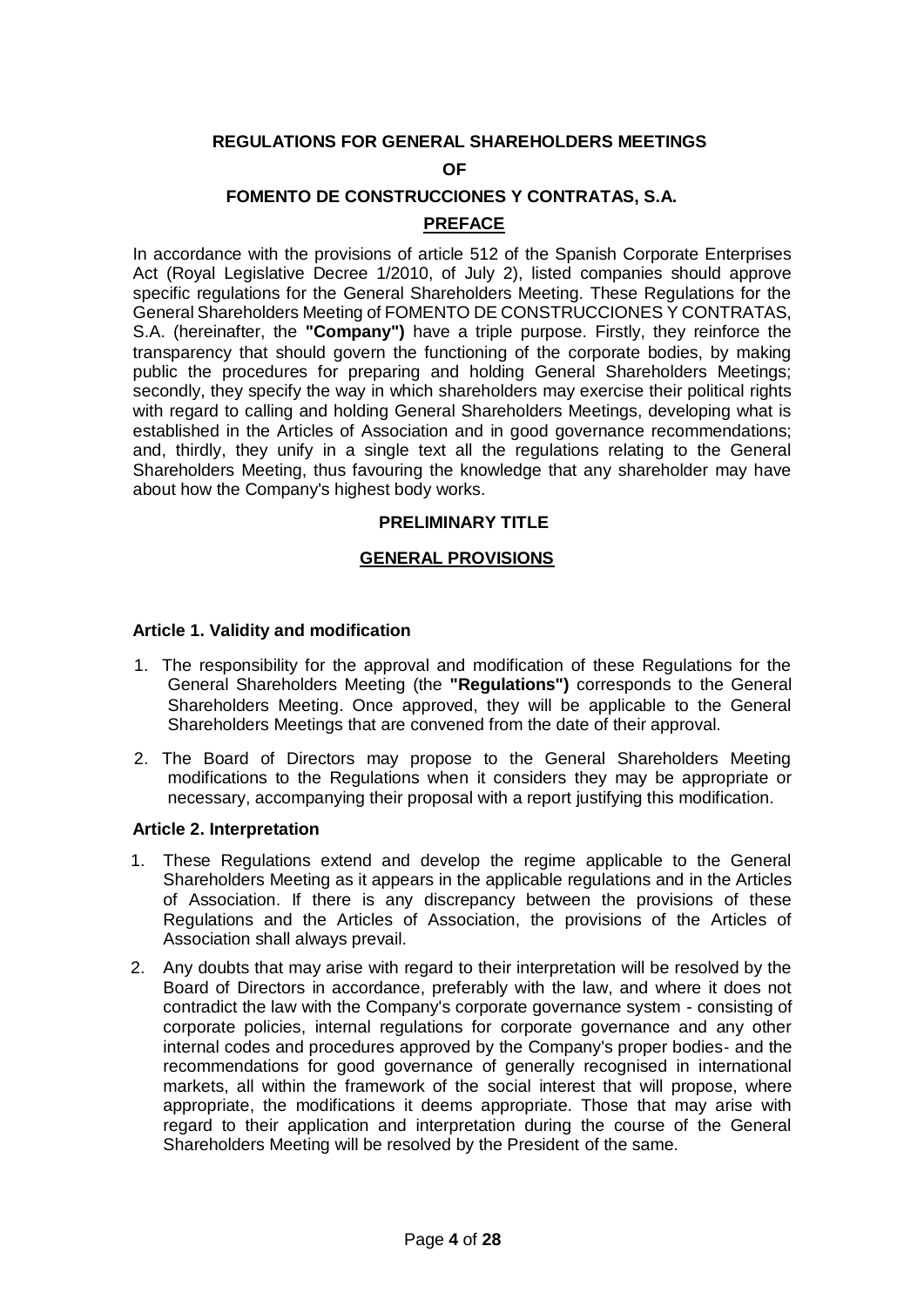## <span id="page-11-0"></span>**Article 3. Publication**

- 1. The Company's Board of Directors should take the necessary steps to ensure the dissemination of these Regulations and their amendments among the shareholders and the investing public.
- <span id="page-11-1"></span>2. In any case, the Regulations and their modifications should be communicated to the National Securities Market Commission and registered in the Mercantile Registry, and should also be available on the Company's website.

## **TITLE I**

#### <span id="page-11-2"></span>**CONCEPT, TYPES AND FUNCTIONS OF THE GENERAL SHAREHOLDERS MEETING**

#### <span id="page-11-3"></span>**Article 4. General Shareholders Meeting**

- 1. The General Shareholders' Meeting is the Company's highest decision-making body in matters within its powers.
- 2. The resolutions of a duly constituted General Shareholders Meeting, adopted in accordance with the Articles of Association, these Regulations and the legal provisions in force, will oblige all shareholders, even those who are absent, those who abstain from voting and those who dissent, without prejudice to the rights and actions of any kind that may correspond to them according to the Laws in force.
- 3. The Company shall at all times guarantee the equal treatment of all shareholders who are in the same position, especially with regard to information, participation and the exercise of voting rights at the General Shareholders Meeting.

In particular, it should meet the accessibility requirements of those with disabilities and the elderly to guarantee their right to have prior information and the necessary support to exercise their vote.

*[Note: It is extended in accordance with the provisions of current article 514 LSC, as expressed in Law 11/2018.]*

#### <span id="page-11-4"></span>**Article 5. Categories of Meetings**

- 1. General Shareholders Meetings may be Ordinary or Extraordinary.
- 2. An Ordinary General Shareholders Meeting, previously called for this purpose, will necessarily meet within the first six (6) months of each business year, to approve, where applicable, the corporate management and the accounts of the previous business year, as well as how to allocate profit/loss, and to approve, where appropriate, the consolidated accounts, without prejudice to its power to deal with and agree on any other matter that appears on the Agenda, provided that the number of shareholders and the legally or statutorily required portion of the capital concur, in accordance with each item. The Ordinary General Shareholders Meeting shall be valid even if it has been called or is held after the deadline.
- 3. Any meeting other than that provided for in the preceding paragraph shall be considered to be an Extraordinary General Shareholders Meeting.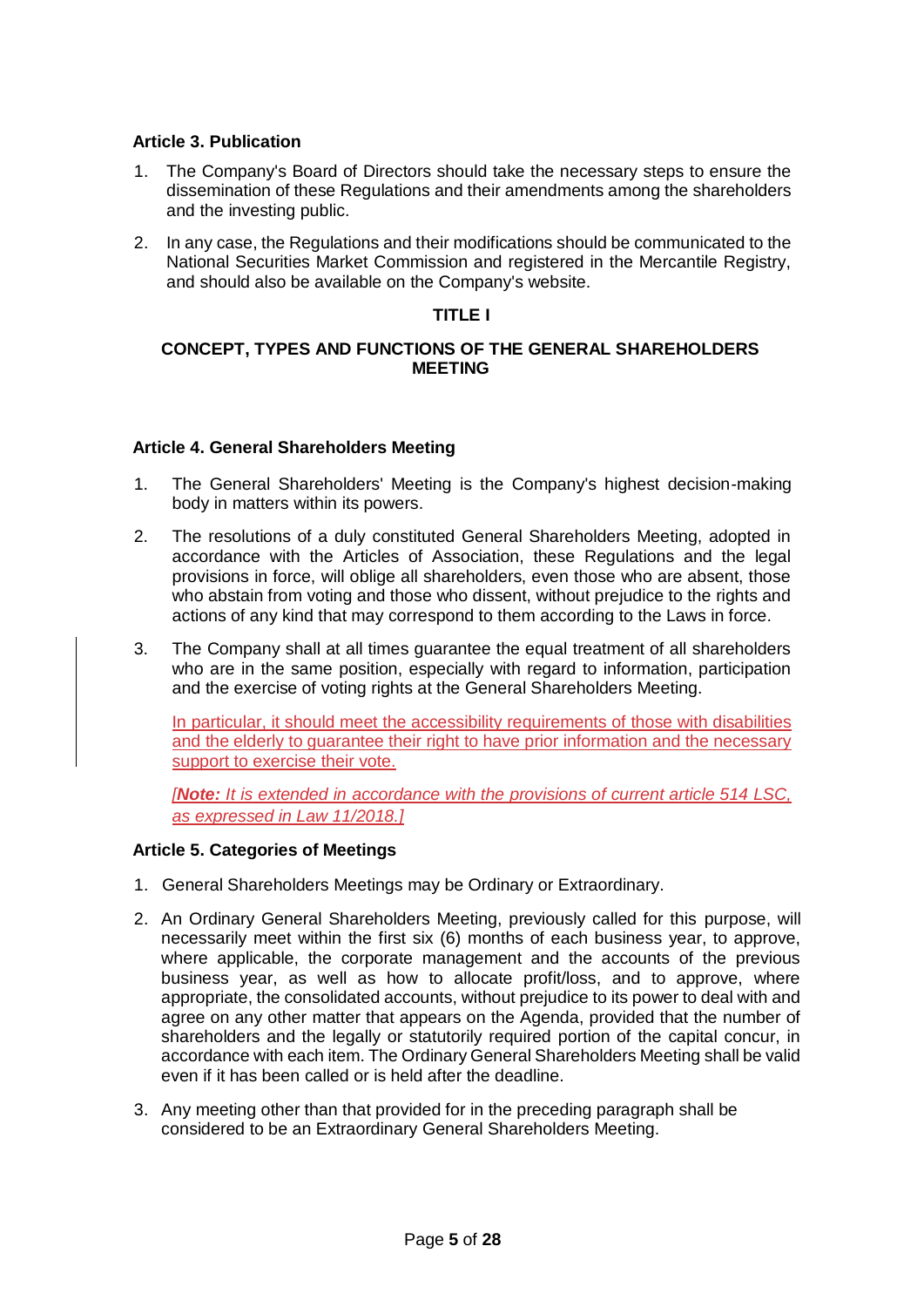#### <span id="page-12-0"></span>**Article 6. Powers of the General Shareholders Meeting**

The General Shareholders Meeting shall decide on matters where it is empowered to do so by law, by these Articles of Association or by the Regulations for the General Shareholders Meeting and, in particular, on the following:

- a) The approval of the financial statements, the allocation of profits and the approval of corporate management.
- b) The approval, where appropriate, of the status of non-financial information.

*[Note: It is proposed to incorporate this function in accordance with the provisions of Article 49.6 of the Commercial Code, as expressed in Law 11/2018.]*

- $\overline{b}$ )c) The appointment, re-election, ratification and dismissal of directors, as well as the appointment and dismissal of the liquidators and, where applicable, the auditors, as well as the exercise of corporate responsibility action against any of them.
- **b**)d) Modification of the Articles of Association.
- $\frac{d}{e}$ ) The increase and reduction of the capital stock, as well as the delegation to the Board of Directors of the power to increase the capital stock, in which case it may also confer on it the power to exclude or restrict the right of first refusal under the terms established by law.
- $\frac{e}{f}$ ) The issue or creation of new categories or series of shares.
- $f(g)$  The issue of bonds and other securities which, in accordance with the regulations applicable at any given time, are the responsibility of the General Shareholders Meeting and the delegation to the Board of Directors of the power to issue them.
- e<sub>)</sub>h) The elimination or limitation of the right of first refusal.
- $\frac{h}{i}$ ) The acquisition, sale or contribution to another company of essential assets; as well as the transfer to dependent entities of essential activities undertaken up to that moment by the Company, even though it maintains full control of these.

Operational activities and assets shall be presumed to be essential when the volume of the transaction exceeds twenty-five percent (25%) of the total assets on the balance sheet.

- $\frac{1}{10}$ ) Transformation, merger, spin-off, general assignment of assets and liabilities and transfer of the registered office abroad.
- $\frac{1}{1}$ k) Winding up the Company.
- k)l) Approval of the final balance sheet for liquidation.
- m) Operations where the effect is equivalent to winding up the Company.
- n) The approval of related-party transactions whose approval corresponds to the General Shareholders Meeting in the terms envisaged in the Law.

*[Note: This function is expressly incorporated in accordance with the provisions of Article 529 22.1 LSC, introduced by Law 5/2021.]*

- $\vert$ <sup>1</sup>)<sup>o</sup>) The policy on the remuneration of directors under the terms established by the Spanish Corporate Enterprises Act.
- $\frac{m}{p}$ ) Any system for remuneration or incentives to directors or senior management consisting of the delivery of shares, share options or in any way linked to the value of the share.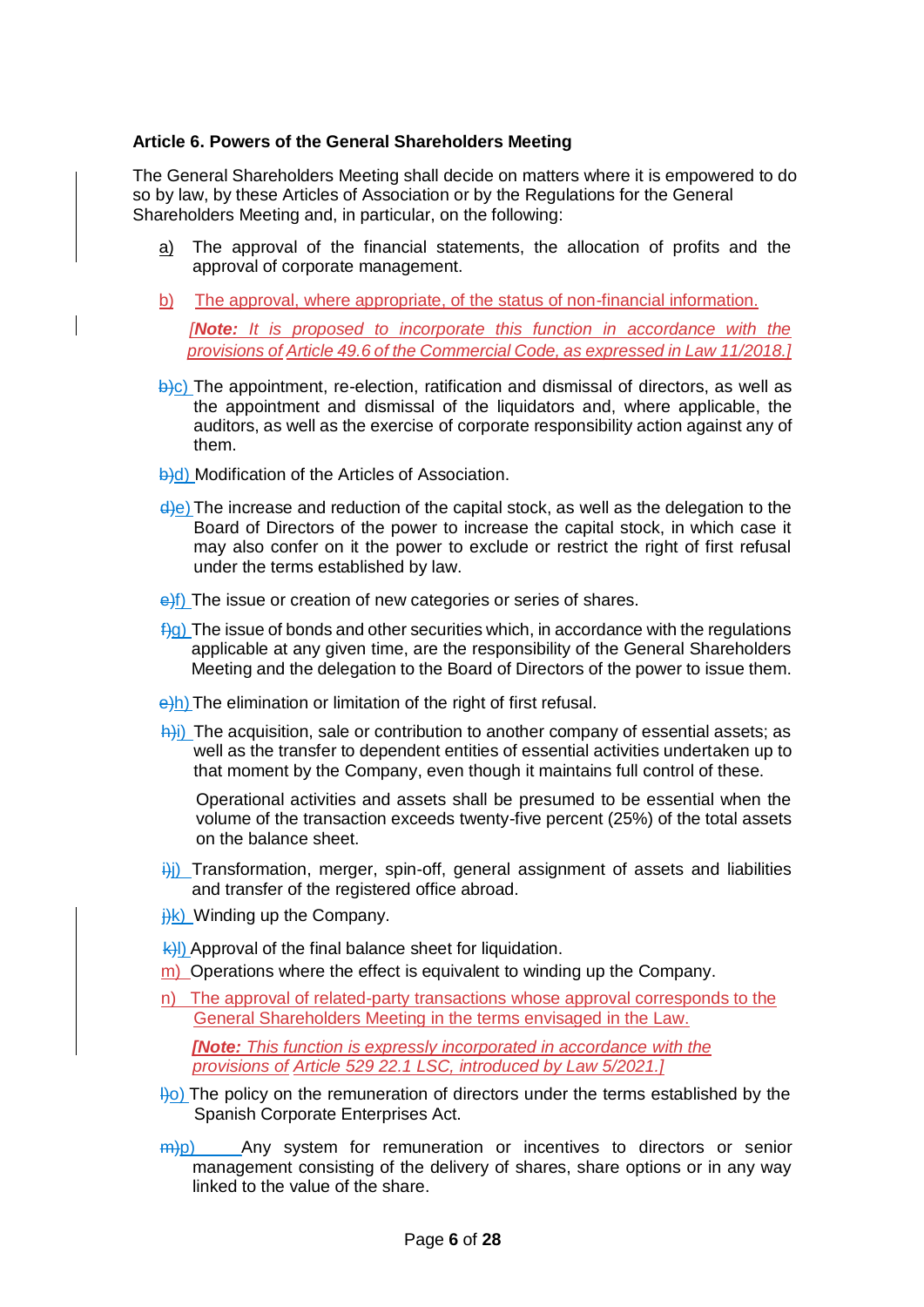$\frac{H}{q}$ ) Authorisation for the acquisition of own shares within the legal boundaries.

 $\Theta(r)$  The approval and modification of these Regulations.

<span id="page-13-0"></span> $\frac{p}{s}$ s) Any other matters as determined by law or these Articles of Association.

#### **TITLE II**

#### <span id="page-13-1"></span>**CALLING AND PREPARING THE GENERAL SHAREHOLDERS MEETING**

#### **Chapter I**

#### **Calling the General Shareholders Meeting**

#### <span id="page-13-4"></span><span id="page-13-3"></span><span id="page-13-2"></span>**Article 7. Calling the General Shareholders Meeting**

- 1. Without prejudice to what is established in the Spanish Corporate Enterprises Act on the Universal Shareholders Meeting and the call by the judicial secretary or the commercial registrar of the registered office, corresponding to the Board of Directors and, where appropriate, to the liquidators of the Company, the General Shareholders Meeting should be called:
	- a) On a date such that it can be held in the first six (6) months of the business year, in the case of an Ordinary General Shareholders Meeting.
	- b) Providing the Board of Directors deems it advisable for corporate interests, in the case of Extraordinary General Shareholders Meetings.
	- c) In any case, it may be requested, via notarial requirement, by shareholders who hold at least three percent (3%) of the capital stock, stating in the request the matters to be discussed at the Meeting whose call they request. In this case, the General Shareholders Meeting should be called to be held within two (2) months following the date on which the Directors were required by notary public to call it, and the Agenda should include the points that were set forth in that request.
	- d) In other cases provided for in the Laws and the Articles of Association.
- 2. If the General Shareholders Meeting is not called within the corresponding legal or statutory period, it may be called, at the request of any shareholder, by the court clerk or the mercantile registrar of the same location as the registered office, and after consultation with the Administrators.

If the Board of Directors does not respond in a timely manner to the request to call a General Shareholders Meeting made by the minority described in, section

1. c above and in the terms contemplated therein, the call may be made by the judicial secretary or the commercial registrar of the registered office, after consultation with the Administrators.

3. The Ordinary General Shareholders Meeting shall be valid even if it has been called or is held after the deadline. If the duly called General Shareholders Meeting, whatever the type, cannot be held on the first call and the date of the second has not been foreseen in the announcement, the date it is to be held should be announced, with the same Agenda and the same publication requirements as for the first call, within the fifteen (15) days following the date of the Meeting not held and with least ten (10) days prior to the date set for the meeting.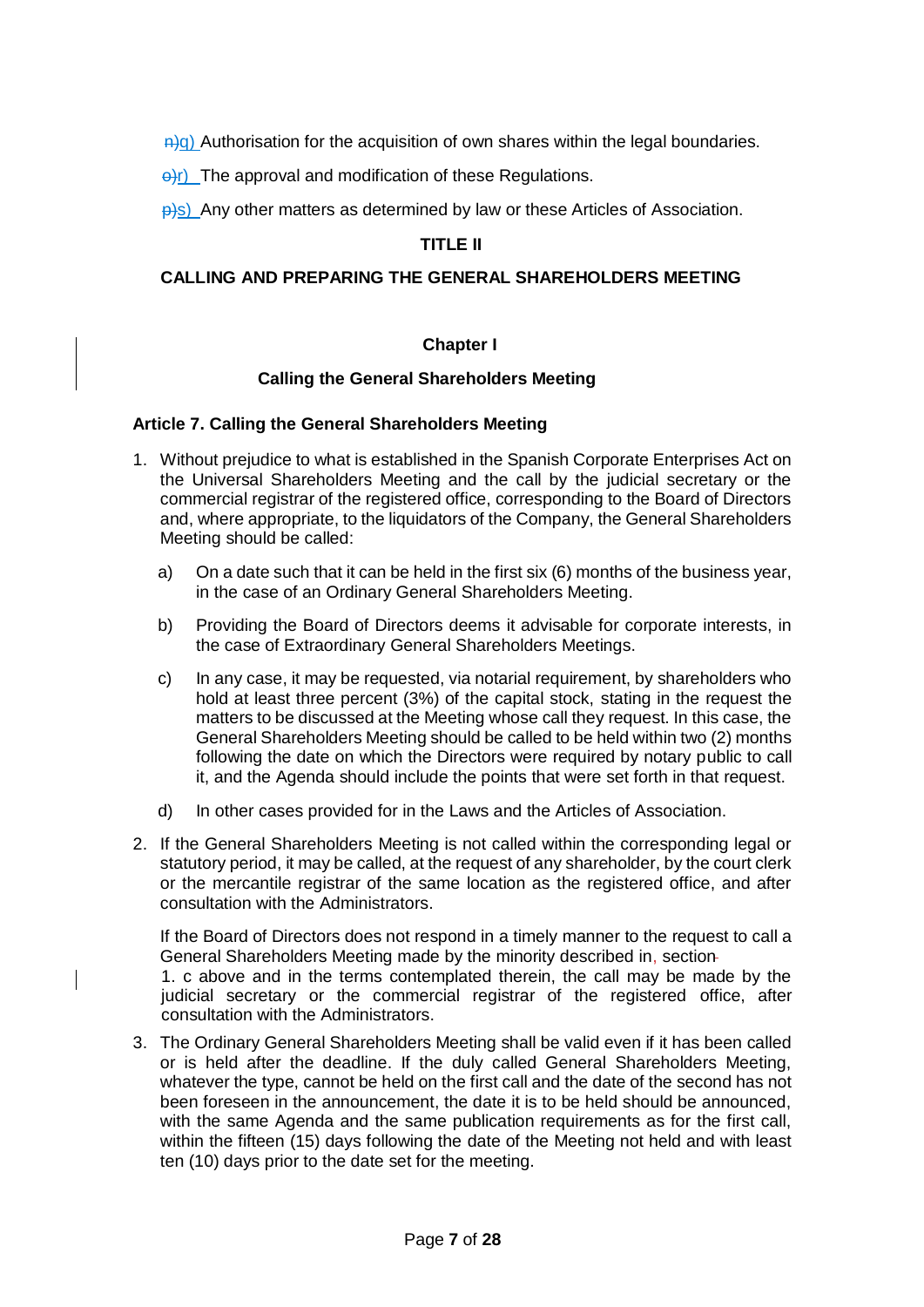4. In the event of the death or cessation of a majority of the members of the Board of Directors, any shareholder may request from the court clerk and the commercial registrar of the registered office the convening of a General Shareholders Meeting for the appointment of administrators. Furthermore, any of the administrators who remain in their position may call a General Shareholders Meeting for that single purpose.

#### <span id="page-14-0"></span>**Article 8. Announcement of the call**

1. The call for General Shareholders Meetings, both Ordinarys and Extraordinarys, will be made by means of a notice published in the Official Gazette of the Mercantile Registry or in one of the newspapers with the highest circulation in Spain, on the Company's website and on the website of the National Securities Market Commission, at least one month before the date set for the meeting.

Notwithstanding the foregoing, Extraordinary General Shareholders Meetings may be called at least fifteen (15) days in advance. This reduction in the deadline for calling will require an express resolution adopted at the Ordinary General Shareholders Meeting by at least two-thirds of the subscribed capital with voting rights, and the validity of which may not exceed the date of the next meeting.

The administrative body will assess the opportunity to disseminate the announcement of the call in a greater number of social communication media.

- 2. The announcement of the call will contain:
	- a) The name of the Company, the place, date and time of the meeting in the first and, where appropriate, second call, with at least twenty-four (24) hours between the first and the second meeting, as well as the position of the person or persons making the call.
	- b) The Agenda for the Meeting, drawn up with clarity and precision, will include the issues to be dealt with at the meeting and should be drafted in such a way that it does not prevent separate voting on those matters that are substantially independent, so that shareholders may exercise their voting preferences separately.
	- c) The date on which the shareholder should have the shares registered in his or her name in order to participate and vote at the General Meeting, as well as the means of accrediting this ownership to the Company.
	- d) The place and form in which the full text of the documents and proposed resolutions may be obtained, as well as the address of the Company's website where the information will be available.
	- e) Clear and accurate information on the procedures that shareholders should follow to participate and cast their vote at the General Shareholders Meeting, including, in particular, the following:
		- The right to request information, to include items in the Agenda and to present proposed resolutions, as well as the deadline for exercising these rights. When it is stated that more detailed information on such rights can be obtained on the Company's website, the announcement may be limited to indicating the deadline for exercising these rights.
		- The system for casting votes by proxy, with special indication of the forms to be used for proxy voting and the means to be used so that the Company may accept by electronic means the notification of the proxies granted.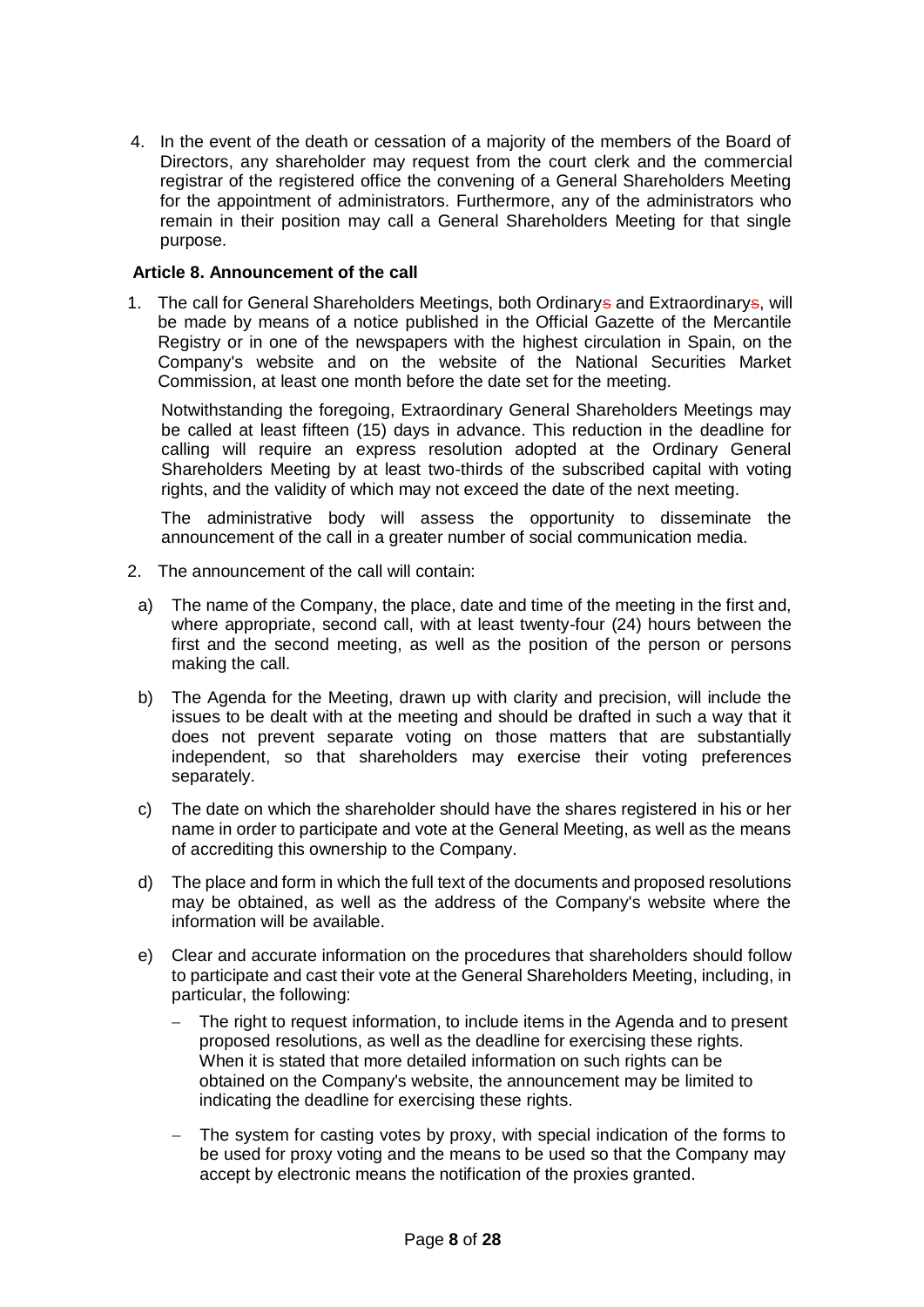- The procedures established for casting remote votes, either by post or by electronic means.
- 3. The announcement of the call for the Meeting shall also state:
	- a) In the case of an Ordinary General Shareholders Meeting, the right of any shareholder to obtain from the Company, immediately and free of charge, the financial statements and those documents that have to be submitted for the approval of the Meeting, as well as the management report and the report of the auditor.
	- b) When any amendment to the Articles of Association appears on the Agenda, the right of all shareholders to examine at the registered office the full text of the proposed amendment and the report on it, as well as how to request the free delivery or shipment of said documents.
	- c) When the approval of the Directors remuneration policy appears on the Agenda, the shareholders' right to request the delivery or free delivery of the reasoned proposal of the aforementioned policy and the specific report of the Appointments and Remuneration Committee.
- 4. The Agenda that appears in the call will be established by the Board of Directors, without prejudice to the right of shareholders representing at least three percent (3%) of the capital stock, to request that a complement to the call of the Ordinary General Meeting including one or more items on the Agenda, provided that the new items are accompanied by a justification or, where appropriate, a justified resolution proposal. The exercise of this right, which in no case will apply with respect to Extraordinary General Shareholders Meetings, must be undertaken by means of irrefutable notification, which should be received at the registered office within five (5) days following the publication of the call. The supplement to the notice shall be published at least fifteen (15) days prior to the date set for the meeting. Failure to publish the supplement to the notice of meeting within the legally established deadline shall be grounds for contesting the meeting.
- 5. Shareholders representing at least three percent (3%) of the capital stock may, within five (5) days following the publication of the notice of meeting, submit reasoned proposals for resolutions on matters already included or to be included on the agenda of the meeting called.

<span id="page-15-0"></span>As they are received, the Company will ensure the dissemination of these proposals to the remaining shareholders together with and any accompanying documentation and publishing them continuously on the company's website.

#### **Chapter II**

#### **Preparation of the General Shareholders Meeting**

#### <span id="page-15-2"></span><span id="page-15-1"></span>**Article 9. Information available from the date of the call**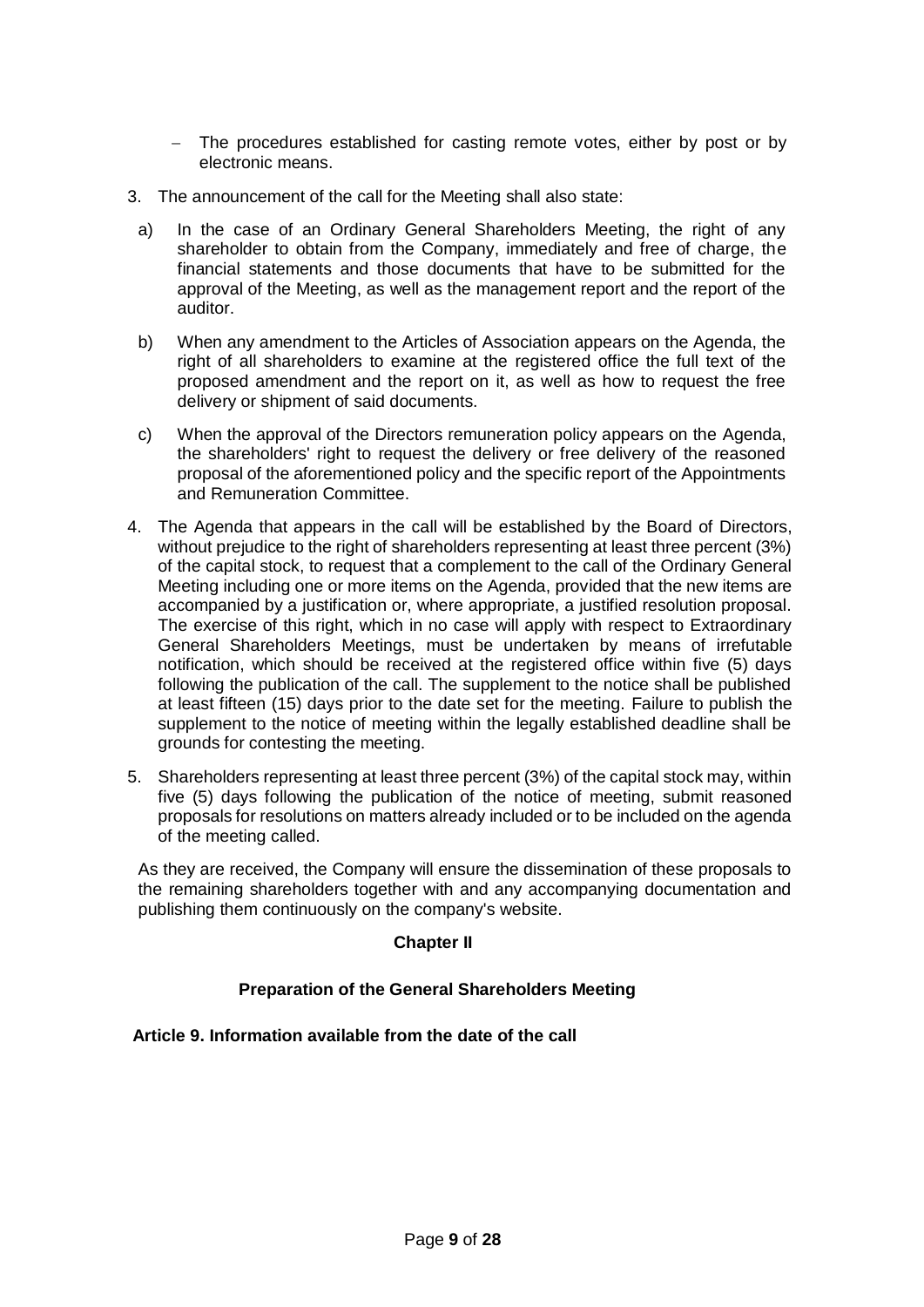The Company will make the following information available to its shareholders from the moment the announcement of the call is published and until the General Shareholders Meeting takes place, at its registered office and included without interruption on its website:

- a) The full text corresponding the announcement of the call.
- b) The total number of shares and voting rights at the date of the call, itemised by category of shares, if this is the case.
- c) The full texts of all the proposed resolutions on each and every one of the points included in the Agenda or, with regard to those points of a merely informative nature, a report from the proper bodies commenting on each of these points, as well as the proposed resolutions presented by the shareholders, as they are received.
- d) When the proposal consists of the appointment or ratification of Directors, the following information will also be included in this regard: (i) the professional and biographical profile; (ii) other Boards of Directors to which they belong, whether or not they are listed companies;

(iii) an indication of the category of Director to which they belong, indicating, in the case of Proprietary Directors, the shareholder at whose request the appointment, ratification or re-election is proposed, or with whom they have ties; (iv) date of their first appointment as Director of the Company, as well as subsequent ones; (v) shares in the Company and options thereon of which he or she is the holder; and (vi) the proposal and reports required by law.

If it is a legal person, the information should include that corresponding to the natural person to be appointed to permanently undertake the duties corresponding to the position.

*[Note: It will be eliminated in accordance with article 518.e) LSC, as expressed in Law 5/2021 (in line with the new article 529 bis.1 LSC, which provides for the fact that the directors of listed companies should necessarily be natural persons).]*

- e) The documents that should be submitted to the General Shareholders Meeting and, in particular, reports by the Board, account auditors and independent experts that, in accordance with the Law or the Articles of Association, should be made available to shareholders on the items included in the Agenda from the date of the call.
- f) Information on the channels of communication between the Company and the shareholders in order to be able to collect information or make suggestions, in accordance with the applicable regulations.
- g) The means and procedures for granting proxy at the General Shareholders Meeting, as well as for remote vote casting. In particular, the forms to accredit attendance and voting by proxy and remotely at the General Shareholders Meeting, except when they are sent directly by the Company to each shareholder. In the event that they cannot be published on the website for technical reasons, the Company should indicate how to obtain the paper forms, which will be sent to any shareholder who requests them.
- h) The rules for conducting an Electronic Shareholder Forum.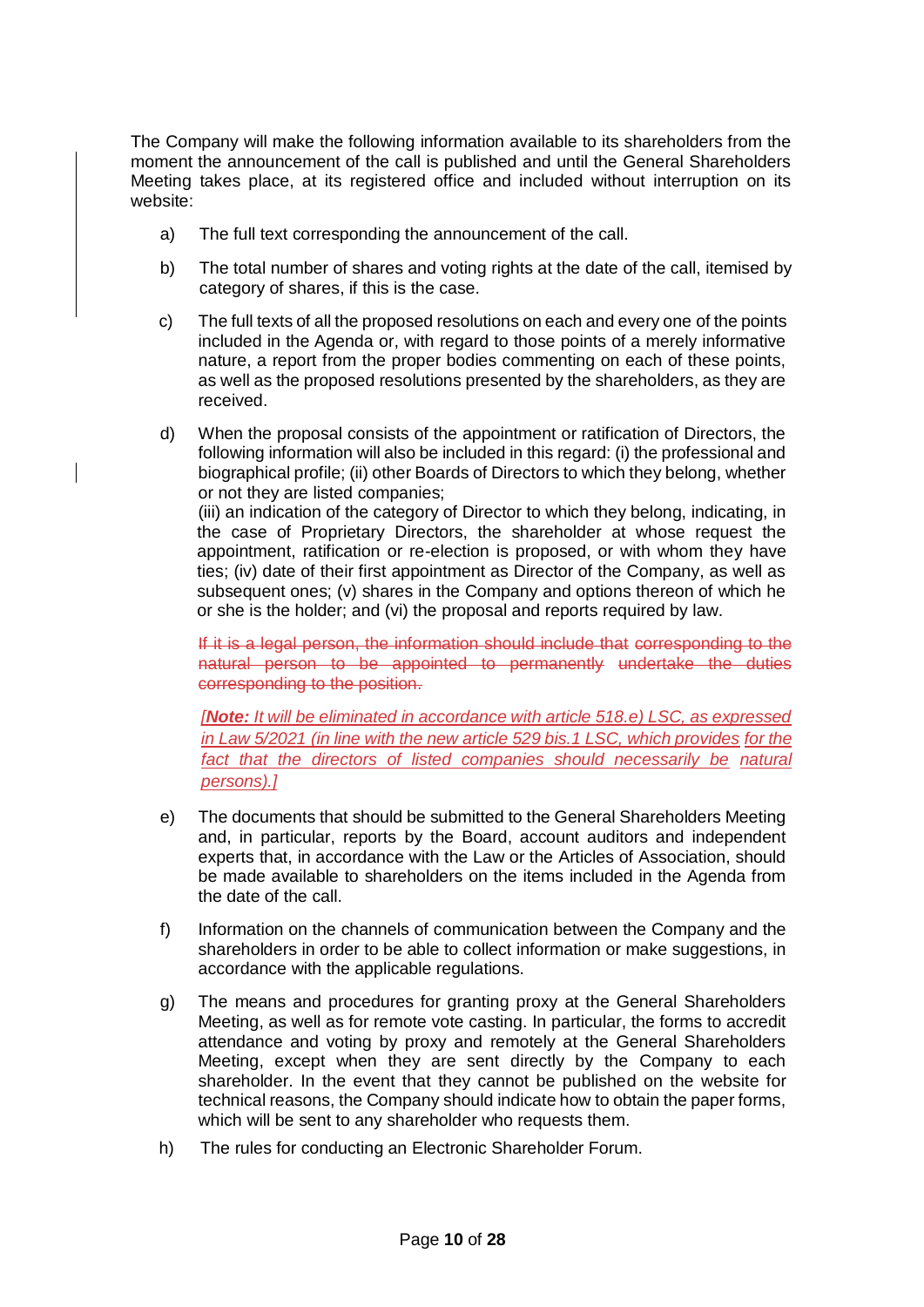The Company will send its shareholders, either directly or indirectly through the third parties appointed by said shareholders, the central securities depositary or the intermediary entity, a notice indicating where they can find the information necessary to enable them to exercise the rights derived from their actions, in the terms provided for in the applicable regulations.

*[Note: This new paragraph is incorporated in accordance with the provisions of article 520 bis LSC, as expressed in Law 5/2021.]*

#### <span id="page-17-0"></span>**Article 10. Right to information prior to holding the General Shareholders Meeting**

- 1. Up to five (5) days inclusively before the General Shareholders Meeting in question is scheduled to be held, on first call, the shareholders may request information or clarification or formulate in writing the questions they consider appropriate with regard to the items on the Agenda, on the information accessible to the public that has been provided by the Company to the National Securities Market Commission, since the immediately preceding Meeting was held and with regard to the auditor's report.
- 2. Requests for information may be made using the e-mail address that will be made available to shareholders for this purpose on the Company's website for each General Shareholders Meeting or, where appropriate, by written request addressed to the "Department of Stock Market and Investor Relations" at the registered office, personally or delivered by post or courier. The provisions of this article are understood to be without prejudice to the shareholders' right to obtain the documents in printed form and to request their free delivery as established by Law.
- 3. Requests for information regulated in this article will be answered in writing, once the identity and status of shareholder of the applicants has been verified, until the day of the General Shareholders Meeting in question, before it is held.
- 4. The Board of Directors will be obliged to provide the information requested except where (i) this information is unnecessary for the protection of the rights of the shareholder; (ii) there are objective reasons to believe that it could be used for noncorporate purposes or where its disclosure could be detrimental to the Company or its related companies; or (iii) where this is determined by the legal provisions. The information requested may not be denied when the request is supported by shareholders representing at least twenty-five percent (25%) of the capital stock.
- 5. The Board of Directors may empower any of its members, as well as its Secretary and Vice Secretary, so that the Company's "Stock Market and Investor Relations Department" may respond to requests for information made by shareholders.
- 6. Valid requests for information, clarifications or questions sent in writing and the answers provided in writing by the Board of Directors shall be included on the Company's website.
- 7. When, prior to a specific question being asked, the information requested is clearly, expressly and directly available to all shareholders on the Company's website under the question-answer format, the Board of Directors may restrict its response to referring to the information provided in that format.

## <span id="page-17-1"></span>**Article 11. Proxies**

1. Shareholders with the right to attend may delegate their representation to another person, even if he or she is not a shareholder.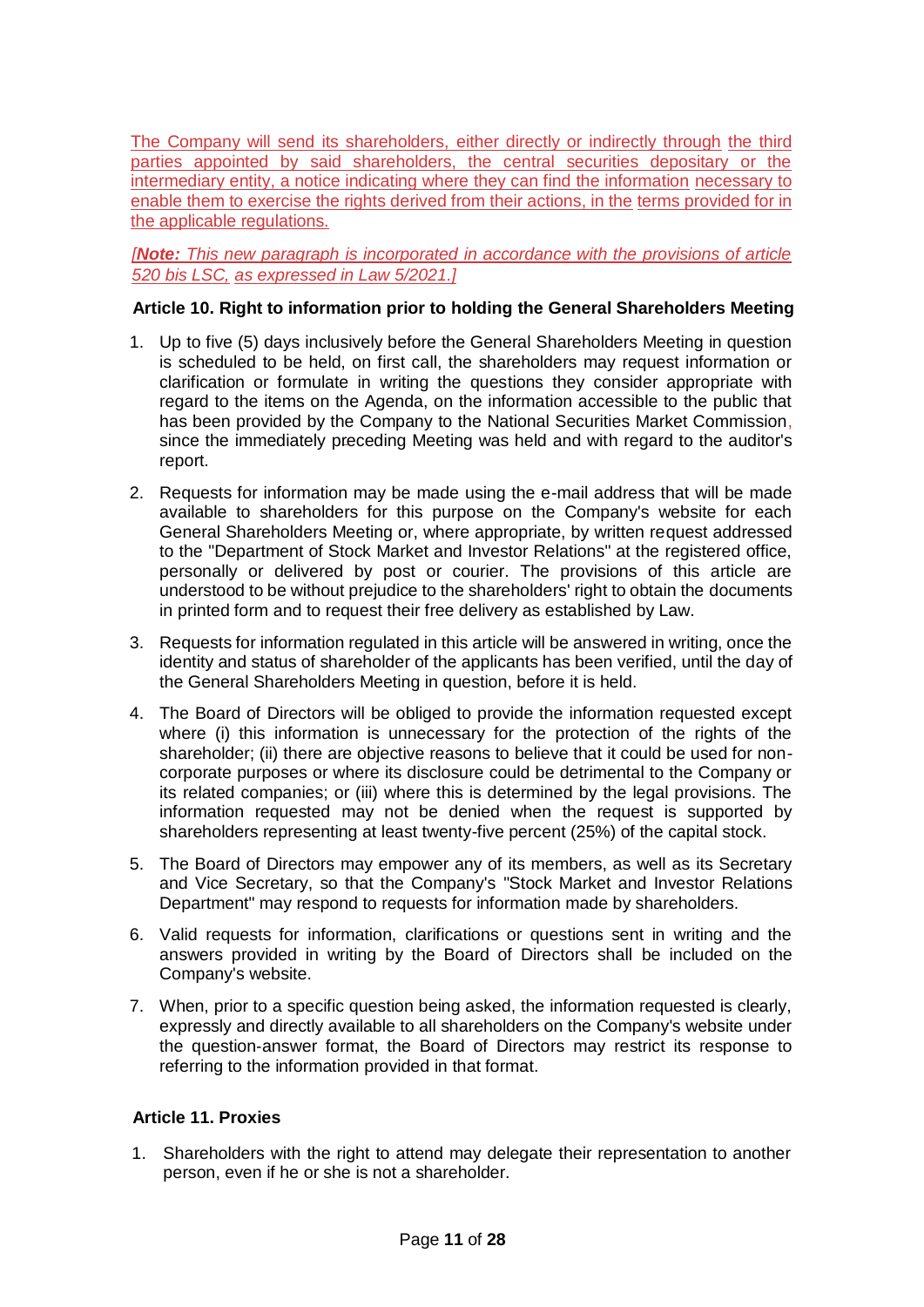Where the represented shareholder has issued instructions, the proxy will cast the vote in accordance with them and will be obliged to keep these instructions for one year from the date of the corresponding General Shareholders Meeting.

A proxy may have the representation of more than one shareholder without restriction with regard to the number of shareholders represented. When a proxy represents several shareholders, he or she may vote differently depending on the instructions received from each shareholder.

Intermediary entities who appear as legitimate shareholders by virtue of the accounting record of the shares but who act on behalf of other finalbeneficiaries may in any case divide their vote and exercise it divergently in compliance with different voting instructions, if they have received them.

The intermediary entities referred to in the previous paragraph may delegate the vote to each of the indirect holdersfinal beneficiaries or to third parties designated by them, without limiting the number of proxies granted.

#### *[Note: The two previous paragraphs are adapted to article 524.1 LSC, as expressed in Law 5/2021.]*

Proxy may also include those points that have not yet been provided for in the Agenda for the call but may be discussed at the Meeting, as permitted by Law.

In any case, the number of shares represented will be computed for the valid constitution of the Meeting.

Proxy is always revocable. Personal attendance, be it physical or electronic, by the shareholder at the Meeting, supposes the cancellation of any proxy, whatever the date this occurs. In this regard, proxies granted prior to the casting of the remote vote will be considered revoked, and those granted later, will be considered not to have been made.

*[Note: It is proposed to include this clarification in coordination with the proposal for incorporation into the Articles of Association and these Regulations of the possibility of holding Meetings with electronic attendance and exclusively electronic Meetings.]*

2. Proxy should be granted in the terms and within the scope established by the Spanish Corporate Enterprises Act, in writing and specifically for each meeting, except for a spouse, ascendant or descendant of the represented shareholder or general proxy, in a public document, to manage all the assets that the represented shareholder has in national territory.

Proxy may also be granted by post, by sending the Company a letter stating the representation granted, accompanied by the attendance, proxy or representation and remote voting card issued by the Company or entities responsible for keeping the registry of book entries. However, the attendance, proxy and remote voting card itself may suffice when there is provision for its use for proxy purposes by postal correspondence.

Proxy may also be granted by electronic means or other remote means of communication that, duly guaranteeing the identity of the person represented and the representative and the security of electronic communications that the Board of Directors shall determine on the occasion of the call for each Meeting, making this public in the announcement of the call and on the Company's corporate website.

Where proxy is granted by electronic means, the regulation contained in article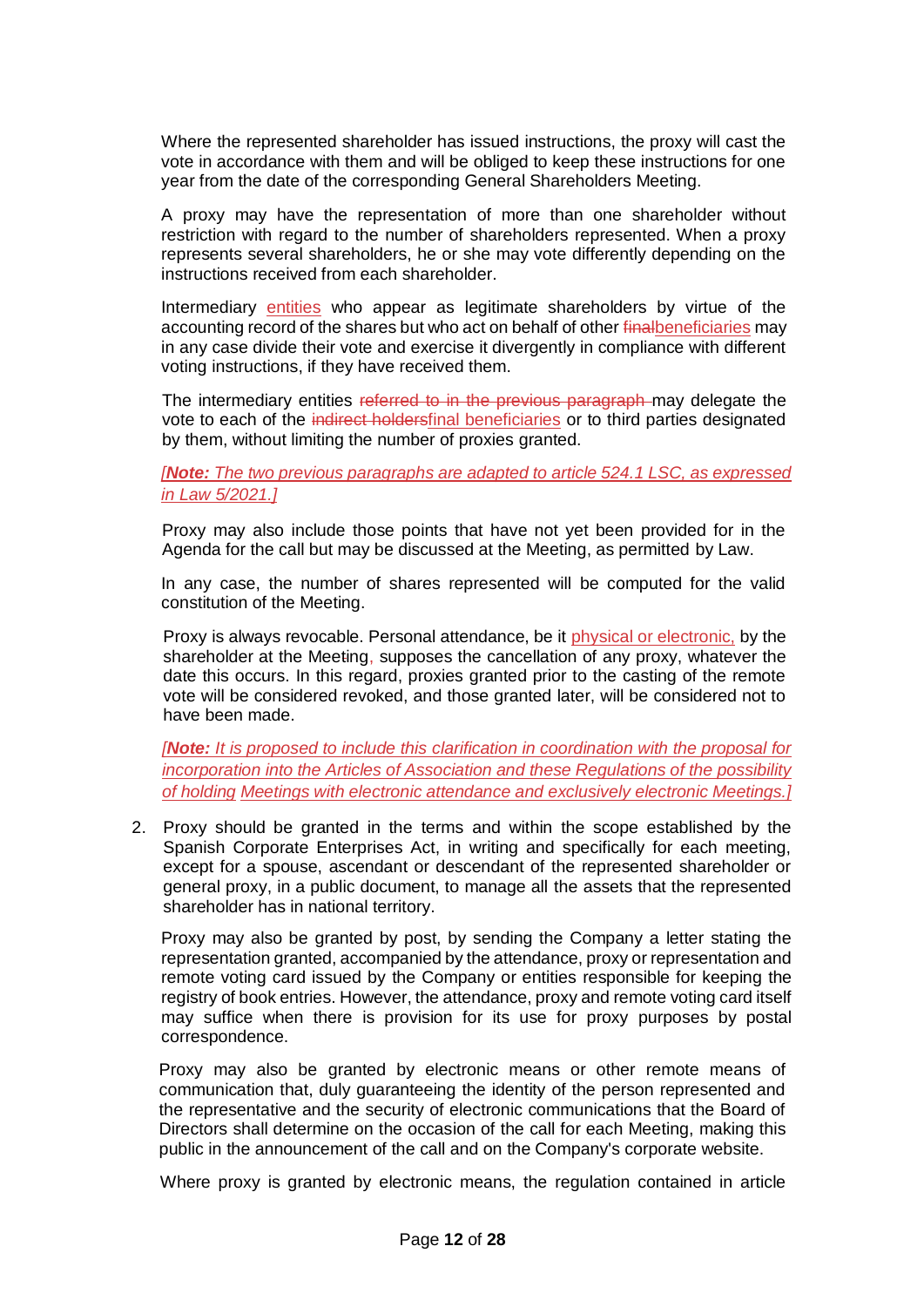22 of the Regulations for casting remote votes will be applicable, as far as this is possible, prior to the Meeting.

*[Note: For greater precision a clarification in included to avoid possible confusion in the event of an electronic vote being cast during the Meeting by those attending by electronic means.]*

Proxy granted by any of the aforementioned electronic means or other remote communication means should be received by the Company before midnight (12 midnight) on the day immediately prior to the day scheduled for holding the General Shareholders Meeting on first call. Otherwise, the proxy will be deemed not to have been granted.

Everything established above will be applicable to the revocation of the appointment of the representative.

- 3. The President and Secretary of the General Meeting shall have the broadest powers to admit the validity of the document or means of proving the representation, having to consider only as invalid that which lacks the minimum essential requirements and provided that this is insurmountable.
- 4. Before being appointed, the proxy should inform the shareholder in detail if there is a conflict of interest. If the conflict arises after the appointment and the represented shareholder has not been warned of its possible existence, he or she should be informed immediately. In both cases, if they have not received new precise voting instructions for each of the items on which the proxy has to vote on behalf of the shareholder, they should abstain from casting a vote. In particular, there may be a conflict of interest when the proxy is in any of the situations provided for in article 523.2 of the Spanish Corporate Enterprises Act.
- 5. In those cases in which the Directors of the Company, or any other person or entity, make a public request for proxy, the rules contained in the Spanish Corporate Enterprises Act and the implementing regulations will apply. In particular, the document stating the power of attorney should contain or be attached to the Agenda, as well as the request for instructions for the exercise of voting rights and the indication of how the proxy will vote in the event that no give instructions are given or they are not precise.

The proxy may vote differently when circumstances are unknown at the time the instructions are sent and there is a risk of damaging the interests of the represented party. In the case of a vote cast that does not follow the instructions, the proxy should immediately inform the represented party, in writing, explaining the reasons for the vote.

A public request for proxy may also be made by electronic means in accordance with the provisions of these Regulations and other internal regulations of the Company.

There will be understood to have been a public request when the same person holds the proxy for more than three shareholders.

6. In addition to complying with the duties set forth in section 5 above, in the event that the Directors or another person on behalf or in the interest of any of them, have made a public request for proxy, the Director who obtains it may not exercise the right of voting corresponding to the shares represented in those points of the Agenda in which there is a conflict of interest, unless the representative has received precise voting instructions for each of these points. In any case, a Director will be understood to be in conflict of interest with regard to the following decisions: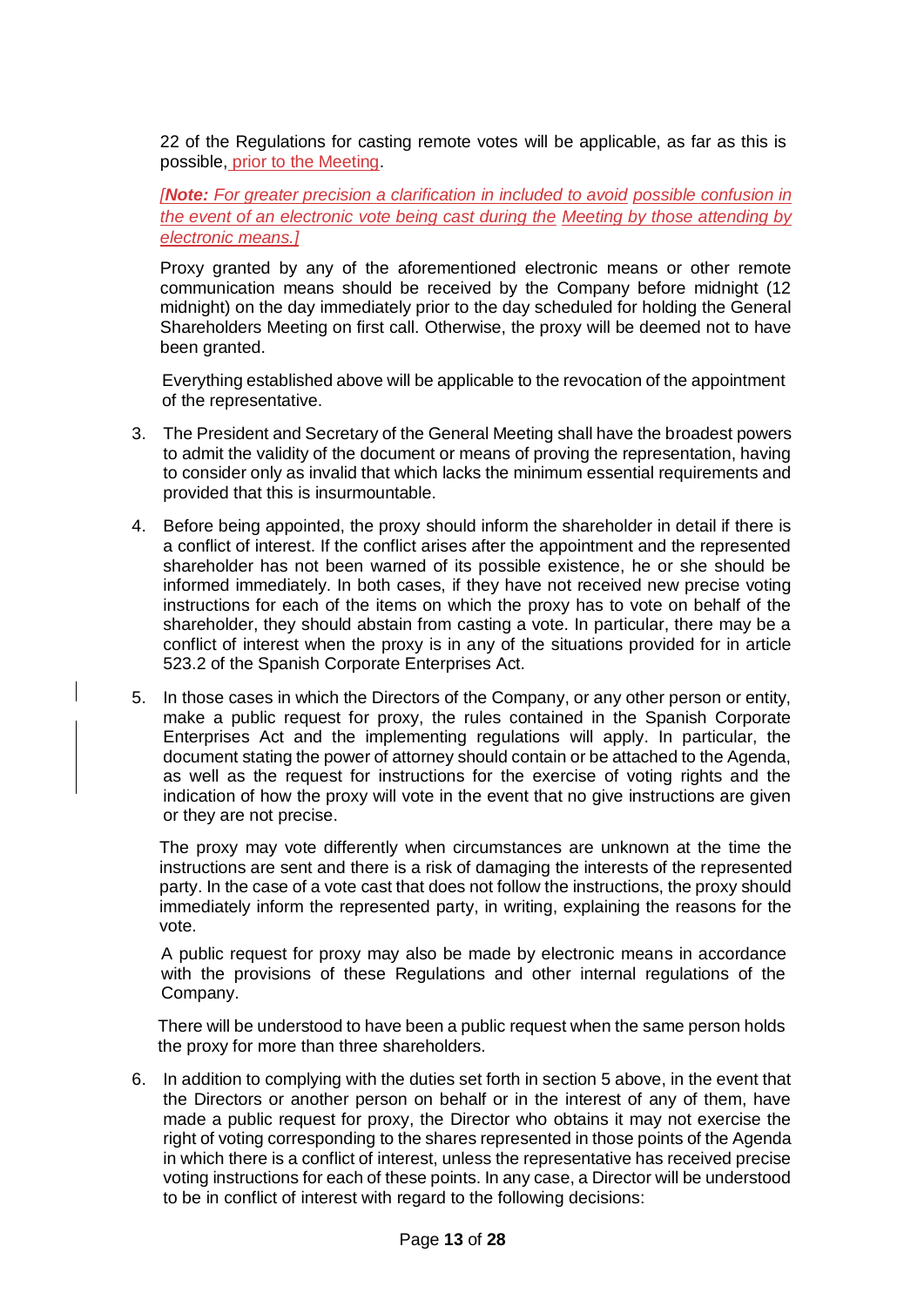- a) His or her appointment, re-election or ratification as a Director.
- b) His or her dismissal, separation or termination as a Director.
- c) The exercise against him or her of the social action of responsibility.
- d) The approval or ratification, where appropriate, of operations of the Company with the Director in question, companies controlled by him or her or those he or she represents or persons acting on his or her behalf.
- 7. The Board of Directors is empowered to develop the above provisions, establishing the rules, means and procedures in accordance with the technology available to implement the granting of proxy by remote electronicmeans of communication, adjusting, where applicable, to the regulations issued for this purpose and to the Articles of Association.

*[Note: "Electronic" means are replaced by "remote communication" given that this section refers to the granting of proxy both by postal and electronic correspondence.]*

In particular, the Board of Directors may: (i) regulate the use of alternative guarantees to the electronic signature for the granting of proxy by electronic correspondence; (ii) reduce the notice to be given established previously for the receipt by the Company of the proxies conferred by postal or electronic correspondence; and (iii) admit and authorise the President and Secretary of the General Shareholders Meeting or the persons to whom any of them may delegate, to admit the proxies received later than the aforementioned deadline, to the extent that the available means allow.

In any case, the Board of Directors will adopt the necessary measures to avoid possible duplications and ensure that whoever has delegated representation by postal or electronic correspondence is duly authorised to do so in accordance with the provisions of the Articles of Associations and these Regulations.

8. The regulations for development that the Board of Directors may adopt under the provisions of this article will be published on the Company's website.

#### <span id="page-20-0"></span>**TITLE III HOLDING THE**

#### **GENERAL SHAREHOLDERS MEETING**

#### **Chapter I**

#### **Constitution of the Meeting**

#### <span id="page-20-3"></span><span id="page-20-2"></span><span id="page-20-1"></span>**Article 12. Right and duty of attendance**

1. The right to attend the General Shareholders Meeting is given to shareholders holding one or more shares, including those without voting rights, where their ownership is recorded in their name in the corresponding register of shareholders five days prior to the date on which the meeting is to be held and who accredit this in the terms envisaged in article 16 of these Regulations and in the call for the meetingby showing, in the registered offices or in the entities indicated in the call, the corresponding certificate of authority or attendance, proxy or representation and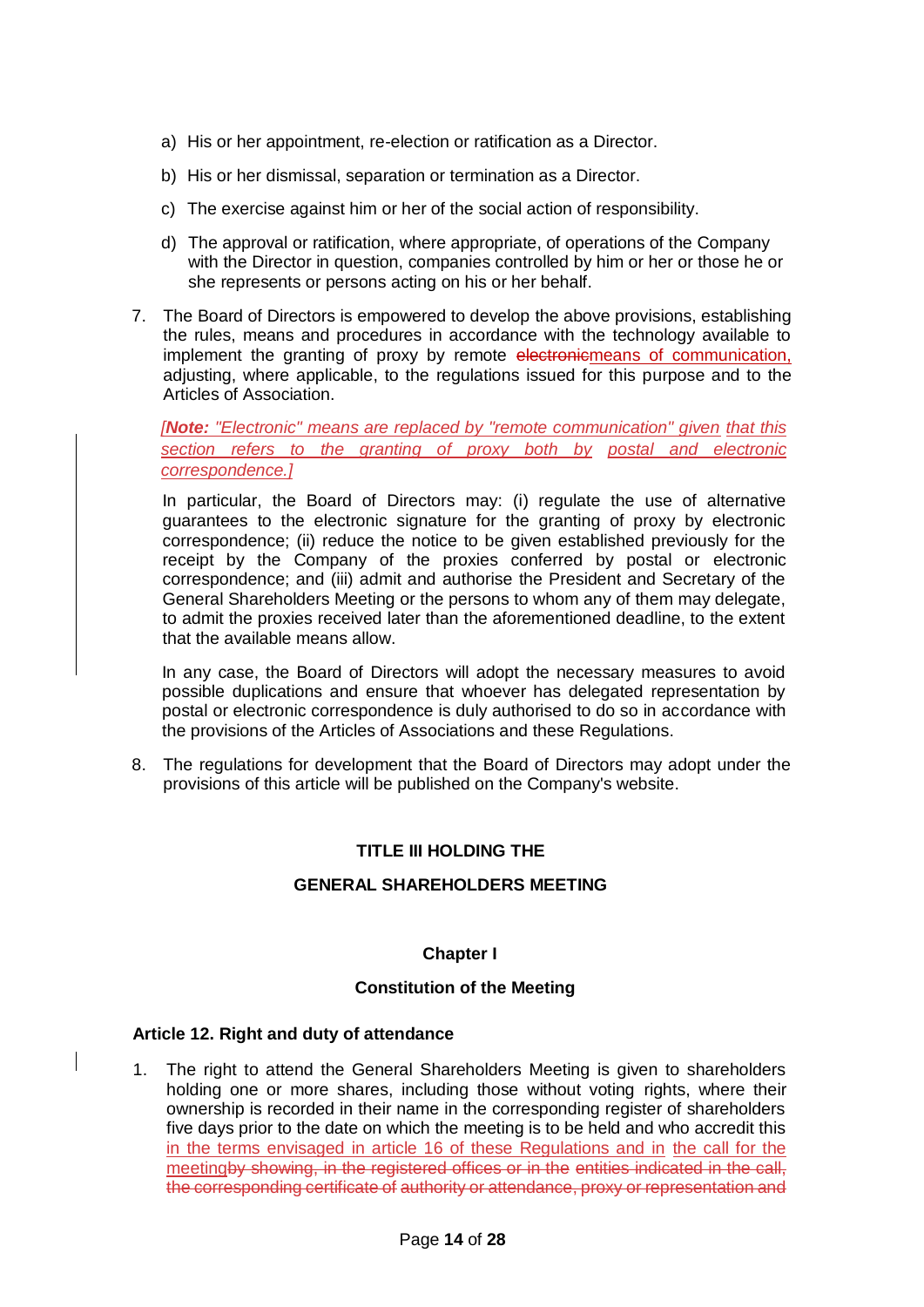remote voting card issued by the Company, or in any other manner permitted by current legislation.

*[Note: Since showing the card at the registered office is usually only mandatory in the event of physical attendance at the Meeting (and not in the case of voting or delegation by electronic means or in the case of electronic attendance), we propose to replace the current reference with a general reference to "the terms provided for in article 16 of these Regulations and in the announcement of the call".]*

2. The entities participating in the Sociedad de Gestión de Sistemas de Registro, Compensación y Liquidación de Valores S.A. (Iberclear) may be authorised by the Company to issue attendance cards to the Meeting in favour of their respective depositing shareholders, cards that, likewise, will be provided where appropriate by the Company itself, against the deposit of the documents proving ownership of actions.

For this purpose, the Company will propose to these entities the format of the attendance card that should be issued in favour of the shareholders, ensuring that the cards issued by such entities are uniform and incorporate a barcode or other system that enables them to be read electronically to facilitate the computerised computation of those attending the meeting, as well as the formula to which such document should comply to delegate representation in favour of another shareholder. The attendance card may foresee the identity of the representative in the absence of an express designation by the represented shareholder, as well as any cases of possible conflicts of interest.

3. The members of the Board of Directors will be obliged to attend General Shareholders Meetings, but their presence is not required for the Meeting to be validly constituted. In addition, Directors, Managers and Technicians may attend the Meeting if they are required to do so, as well as other persons who, in the opinion of the Board of Directors, have an interest in the smooth running of corporate affairs and whose intervention in the Meeting may be in the interests of the Company. The President of the General Shareholders Meeting may authorise the attendance of any other person he deems appropriate, without prejudice to the power of the Meeting to revoke this authorisation.

#### <span id="page-21-0"></span>**Article 13. Place and time for holding the Meeting**

- 1. The General Shareholders Meetings shall be held in the Spanish city that, at the time of each call, is agreed by the Board of Directors, on the day and time indicated in the call. If the place of the meeting is not indicated in the call, it will be understood that the meeting will take place at the registered office.
- 2. Attendance at the General Shareholders Meeting may take place either at the place where the meeting is to be held or, where applicable, at other places arranged by the Company, indicating this in the notice of call, and which are connected to it by any valid system that allows for the recognition and identification of those attending, permanent communication between those attending regardless of their location, and participating and the casting of votes, all in real time. The main venue should be located in the place indicated in the call. Those attending at any of the places will be considered, for all purposes relating to the General Shareholders Meeting, as attending the same and only meeting. The meeting shall be deemed to have taken place where the main venue is located.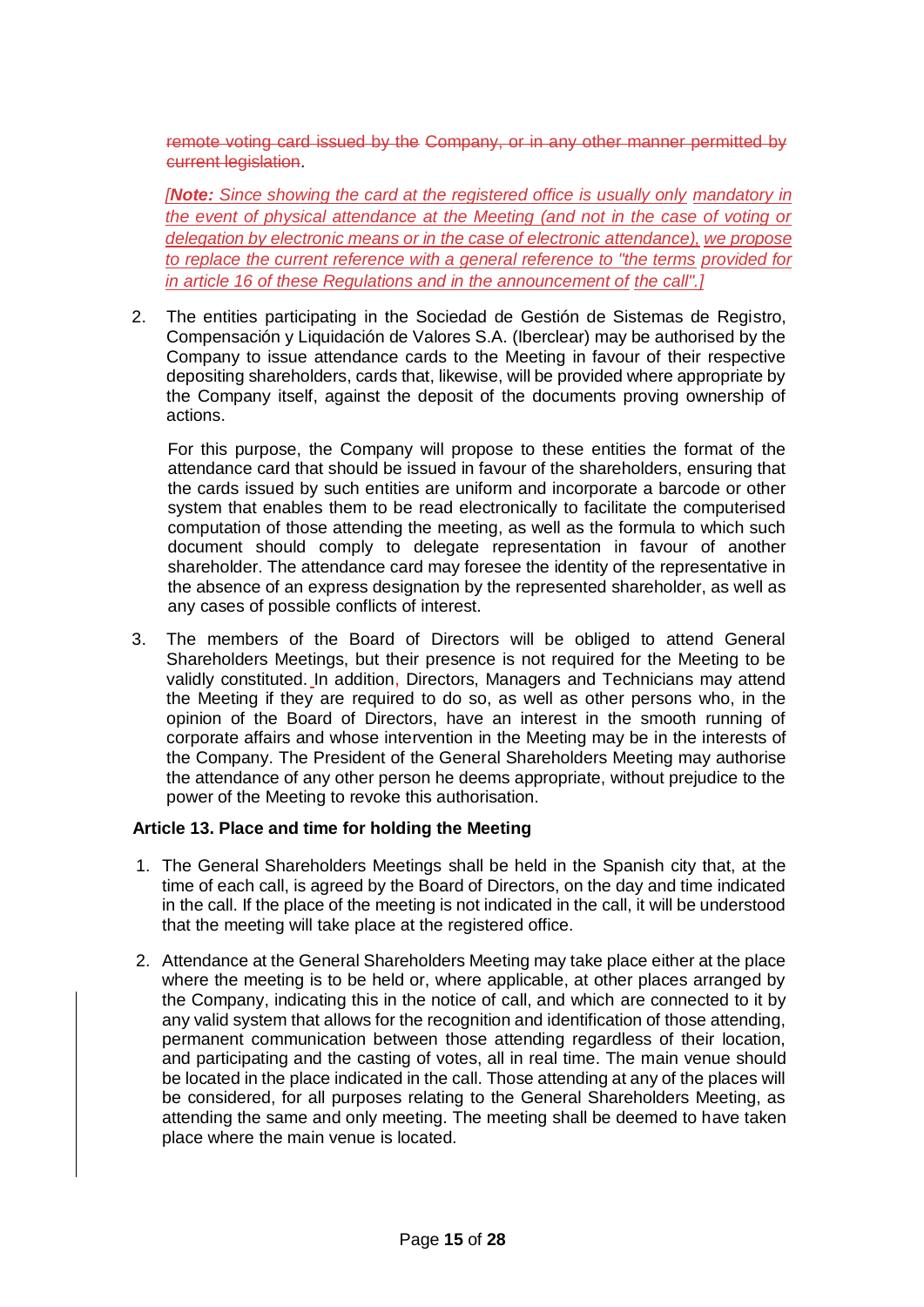#### <span id="page-22-0"></span>**Article 14. Infrastructure and measures**

- 1. The premises selected as the venue for the General Shareholders Meeting should be equipped with personnel, technical equipment and security measures in accordance with the characteristics of the property and the significance of the event.
- 2. In order to guarantee the safety and security of those attending and good order while the General Shareholders Meeting is in progress, suitable surveillance and protection measures should be established, including access control systems.
- 3. To facilitate dissemination, an audio-visual recording of the General Shareholders Meeting may also be made available. The General Shareholders Meeting may also be broadcast by any means, including by video on the Internet, and broadcast on social networks. Those attending may not use cameras, video cameras, image and/or sound recording devices, or similar equipment in the room where the General Shareholders Meeting is held, except to the extent permitted by the President of the Meeting.
- 4. Sufficiently in advance of the day designated for holding the General Shareholders Meeting, the Company will provide the human and technical teams necessary to undertake the control and computerised computation of the proxies arriving with the corresponding voting instructions, where applicable.

On the day the General Shareholders Meeting is held, the premises designated for the meeting will be equipped with the aforementioned computer equipment human and technical - in order to control the arrival of the shareholders attending the meeting so as to be able to calculate the quorum for the constitution of the General Shareholders Meeting and generate a list of those attending.

#### <span id="page-22-1"></span>**Article 14 bis. Attendance at the General Shareholders Meeting by electronic means. Exclusively electronic Meetings**

1. The Company may enable attendance at the General Shareholders Meeting by electronic means that duly guarantee the identity of those attending and the casting of remote votes during the Meeting, provided that the Board of Directors so agrees. In this case, the call will describe the deadlines, forms and modes of exercising the shareholders' rights provided by the Board of Directors to enable the Meeting to be suitably conducted, in the terms provided for in the Law, in the Articles of Association and in these Regulations.

The Meeting may establish in the call that the speeches and proposed resolutions that, in accordance with the Law, those attending by electronic means intend to make, where this possibility has been contemplated in the call for the Meeting, should be sent to the Company before the Meeting is held. The responses to shareholders or their representatives who attend the Meeting electronically and exercise their right to information during the meeting will occur during the meeting itself or in writing within seven days after the Meeting has finished.

2. The above provisions for this article, insofar as they are compatible with the legal regime, will also be applicable in the cases in which, based on the provisions of article 18 bis of the Articles of Association and in accordance with the applicable regulations, in the announcement of the call provides for holding the General Shareholders Meeting exclusively electronically and, therefore, without physical attendance of the shareholders and their proxies or, where appropriate, of the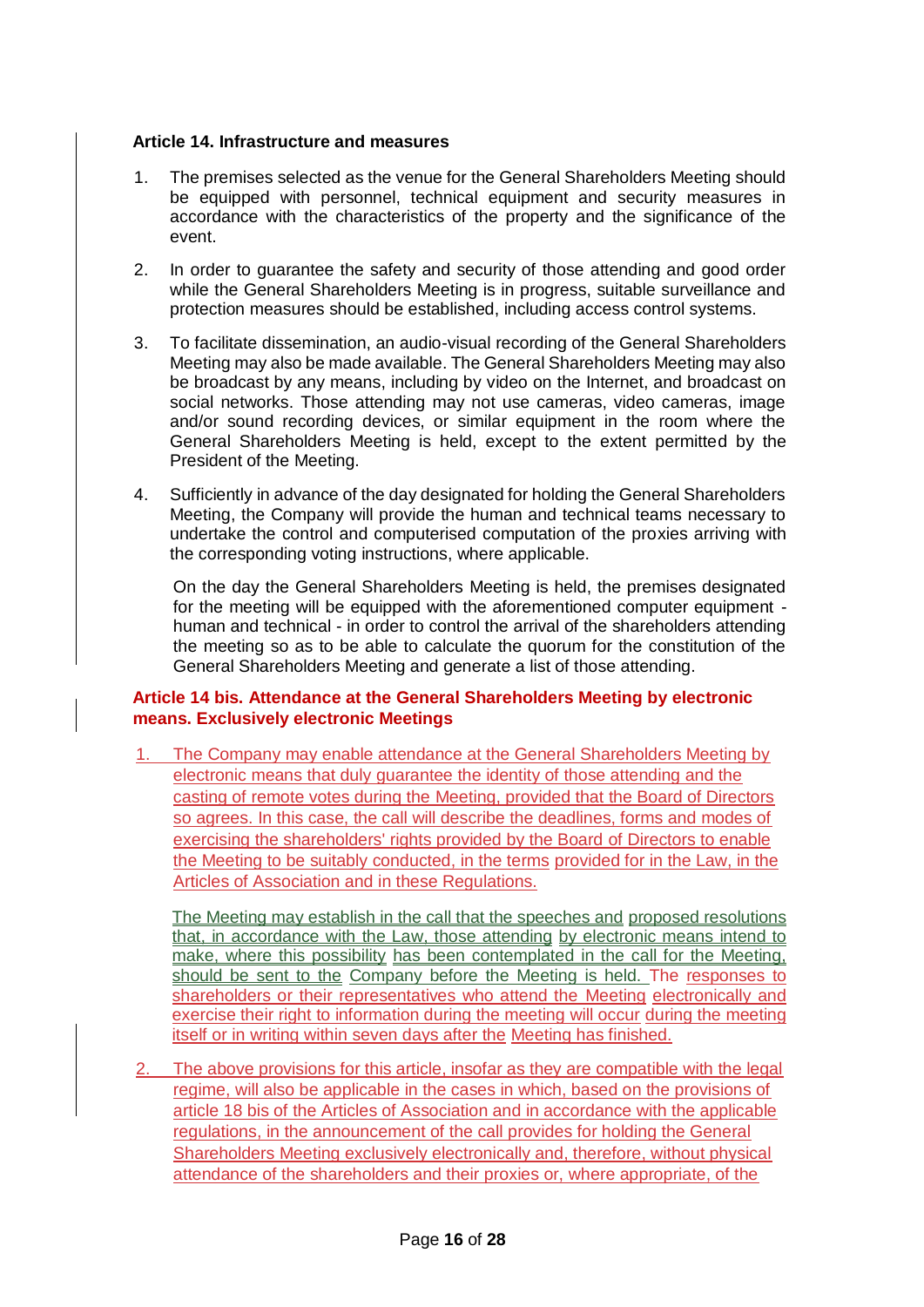members of the Board of Directors. In any case, the announcement of the call will notify the regulations that are applicable in this regard.

*[Note: In coordination with the incorporation of the new article 18 bis to the Articles of Association, section 1 regulates the possibility of electronic attendance to the General Shareholders Meeting when so agreed by the Board, in accordance with articles 182 and 521.2 LSC and, secondly, in section 2 the possibility of holding exclusively electronic Meetings, in accordance with the provisions of articles 182 bis and 521.3 LSC, introduced by Law 5/2021.]*

#### <span id="page-23-0"></span>**Article 15. President, Secretary and Board of the General Shareholders Meeting**

- 1. The Board of the General Shareholders Meeting will be composed of the President and the Secretary of the General Shareholders Meeting.
- 2. The General Shareholders Meeting will be chaired by the President of the Board of Directors. If the President of the Board of Directors is absent or unavailable, he or she shall be replaced by the Vice Presidents in their order, which if not predetermined, is established depending on the length of time that directors have been Directors of the Company. In the absence of Vice-Presidents, the Board will be chaired by the oldest Director.
- 3. The responsibilities of the President of the General Shareholders Meeting are:
	- a) To conduct the meeting so that the deliberations take place in accordance with the Agenda.
	- b) To resolve any doubts that may arise with regard to the list of shareholders and the content of the Agenda.
	- c) To give the floor to shareholders who have requested to speak in the terms provided for in article 17 of these Regulations at the Meeting in writing and then to those who make the request verbally or in writing during the Meeting, until he or she considers that an issue has been sufficiently debated or that it makes it difficult for the meeting to progress.

*[Note: It is proposed to change the wording to include a further general provision, given that now both physical and electronic attendance will be allowed.]*

- d) To indicate when voting on the resolutions is to take place and to announce the results of the vote.
- e) In general, to exercise all the powers required for the better organisation of the meeting, including the interpretation of the provisions of these Regulations.

In the performance of his or her duties, the President of the Meeting will be assisted by the Secretary.

4. The Secretary of the General Shareholders Meeting will be the Secretary of the Board of Directors. If the Secretary of the Board of Directors is absent or unavailable, he or she will be replaced by the Vice Secretary of the Board of Directors, and if he or she is also absent, the person designated for this purpose by the shareholders present at the beginning of the meeting will act as Secretary of the General Shareholders Meeting.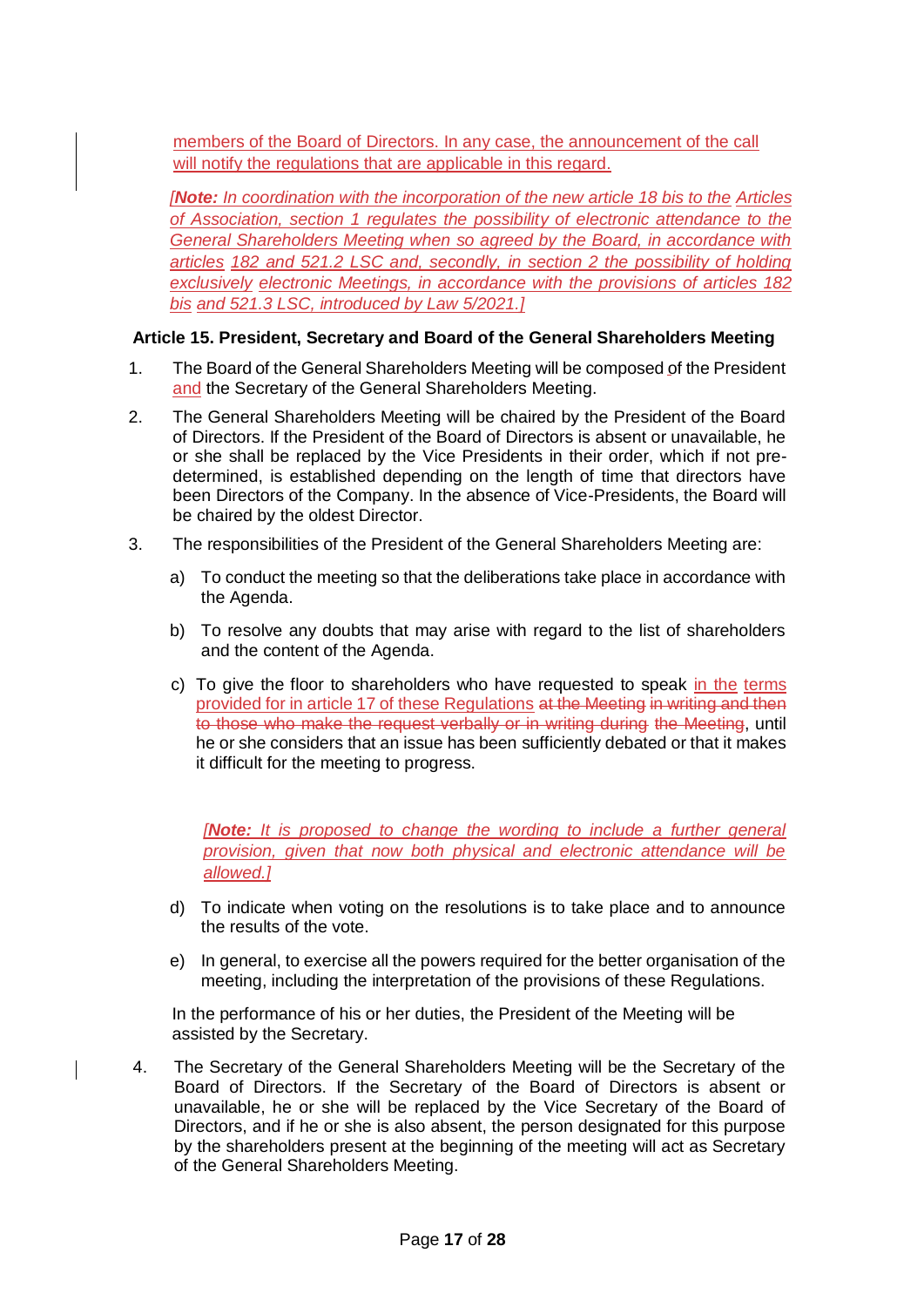- 5. The following shall be the functions of the Secretary of the General Shareholders Meeting:
	- a) Report to the General Meeting, by delegation of the President, on the quorum for attendance at the General Shareholders Meeting.
	- b) Read or give a summary of the text of the proposed resolutions, where applicable.
	- c) Resolve, together with the President, any doubts, clarifications or queries raised with regard to the list of those attending and with the proxies or representations.
	- d) Draft the minutes of the General Shareholders Meeting, where applicable.
	- e) And in general, exercise, as instructed by the President of the Meeting, the necessary powers of organisation, order and discipline required for the Meeting to be properly conducted and the resolutions to be adopted and formalised.
- 6. If for whatever reason, during the General Meeting those who were acting as President or Secretary were to leave the meeting, then the person who would replace them in the exercise of their duties would be selected in accordance with the provisions of sections 2 and 4 above.

#### <span id="page-24-0"></span>**Article 16. Constitution of the General Shareholders Meeting**

1. In the place, date and time indicated in the call for the General Shareholders Meeting and from two (2) hours before the time announced for the meeting to begin, the shareholders or those who validly represent them may present to the personnel in charge of the attendance record the documents accrediting their right to attend and, where applicable, to represent. The right to attend will be accredited by showing the legitimation certificate issued by the entities responsible for the accounting record of the Company's shares, in which will be confirmed the registration in the name of the shareholder of at least one share five (5) days prior to the date of the Meeting or by the presentation of the attendance card issued by the Company or by the entities participating in the Company Management of Sistemas de Registro, Compensación y Liquidación de Valores S.A. (Iberclear) that, for this purpose, have been authorised by the Company.

Shareholders who wish to vote by electronic or other remote remote means of communication prior to the Meeting or, where appropriate, who attend the General Shareholders Meeting by electronic means, should accredit their identity and condition as a shareholder in the manner that the Board of Directors had determined in the announcementin accordance with the provisions of article 22 of this **Regulation** 

*[Note: The possibility of attending the Meeting by electronic means is contemplated, differentiating between electronic attendance (and casting the vote during the meeting itself) and casting the vote by means of remote communication prior to the Meeting.]*

- 2. Shareholders or, where applicable, their representatives who access the venue of the General Shareholders Meeting after the Meeting has entered the examination and deliberation phase for the Agenda will not be included in the list of those attending.
- 3. Before entering into the Agenda, a list of those attending will be made, confirming the nature or representation of each one and the number of own or third-party shares with which they are participating.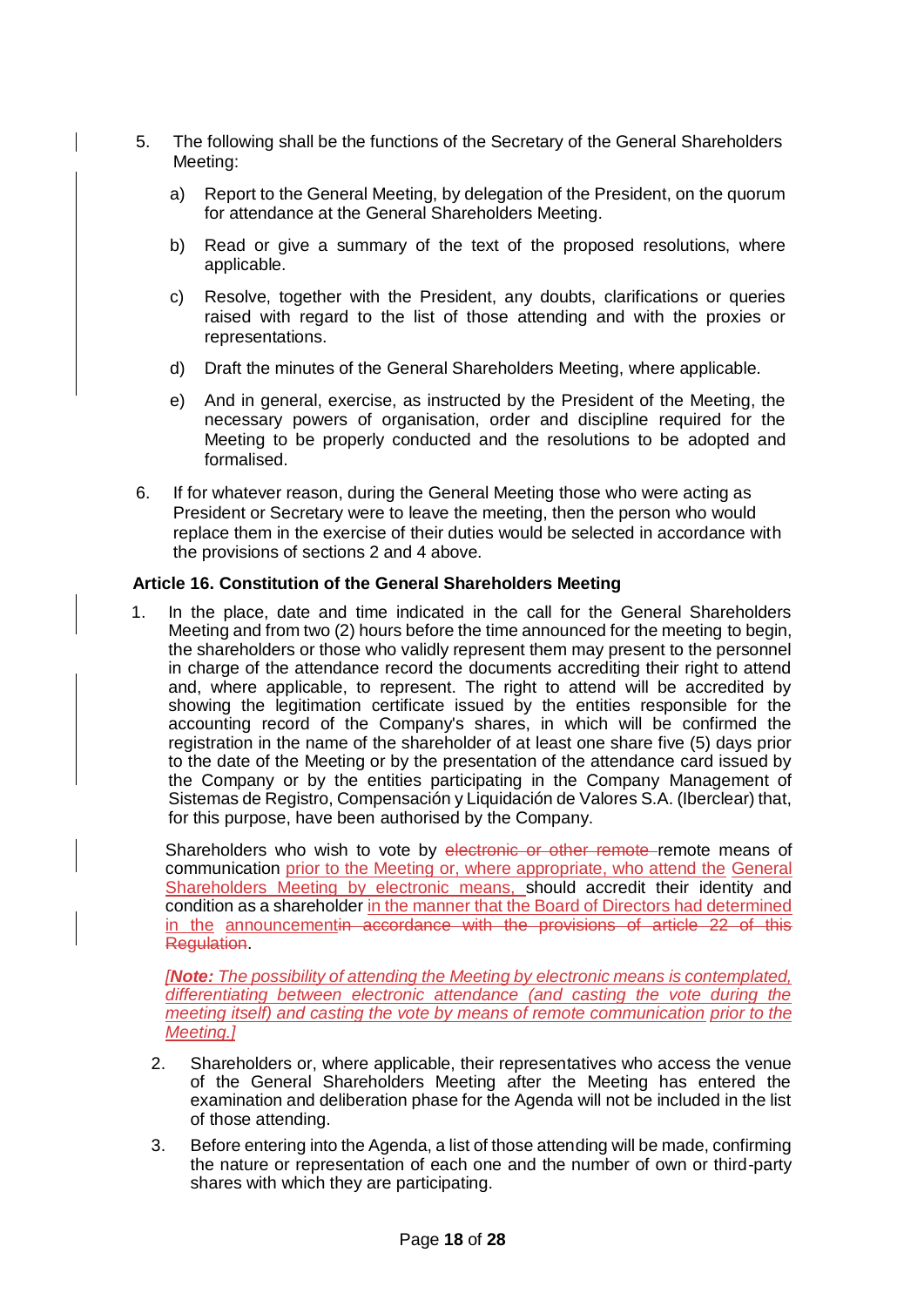At the end of the list, the number of shareholders present will be indicated (including those who have attended remotelyby electronic means and those who have cast the vote by means of remote communication prior to the Meeting) or represented, as well as the amount of the capital stock of which they are holders, specifying that which corresponds to the shareholders with voting rights.

*[Note: It is proposed to incorporate this clarification in line with the proposals that we have been making, in accordance with the legal amendment that it is advisable to distinguish between attendance by electronic means and casting votes prior to the Meeting by means of remote communication.]*

The list of those attending will appear at the beginning of the minutes or will be attached to them by means of an annex signed by the Secretary, with the approval of the President.

4. Shareholders casting their votes by means of remote communication, in accordance with the provisions of article 22 of these Regulations, should be considered as present for the purposes of constituting the General Shareholders Meeting.

*[Note: A technical clarification is incorporated in coordination with the above.]*

- 5. Once it has been verified that there is a quorum, the Board for the Meeting will be constituted, marking the beginning of the Meeting at the place, day and time set for its celebration, either on first or second call.
- 6. The President or, by proxy, the Secretary will announce the call, it can be taken as read if no shareholder opposes it, and will report on the global data resulting from the list of those attending, detailing the number of shareholders present and represented at the meeting with the right to vote, the number of shares corresponding to both and the percentage of capital they represent. The declaration by the President or the Secretary on the list of those attending may be made provisionally, informing the Board of the global data for the final list of those attending after the end of the speech by speeches by the shareholders and before submitting to a vote the proposed resolutions corresponding to the different items on the Agenda of the General Shareholders Meeting.
- 7. Once these data have been publicly communicated by the President or the Secretary, the Presidency will then declare whether or not the requirements for the valid constitution of the Meeting have been met. Where there is a Notary present, he or she will ask the Assembly if there are any objections or protests to the statements made by the President regarding the number of concurrent partners and the capital present. Any doubts or queries expressed to the Notary, and failing that, to the Secretary, that arise on these points will be reflected in the Minutes and will be resolved by the Presidency.

Immediately afterwards, if that should be the case, the Presidency will declare the Meeting validly constituted.

- 8. General Shareholders Meetings, both Ordinary and Extraordinary, will be validly constituted:
	- In general terms, on first call when the shareholders present or by proxy possess at least fifty percent (50%) of the subscribed capital with voting rights. On second call, the constitution of the Meeting will be validated when the shareholders present or by proxy possess at least forty-five percent (45%) of the subscribed capital with voting rights. Exceptions to the foregoing are those cases in which, in accordance with the items included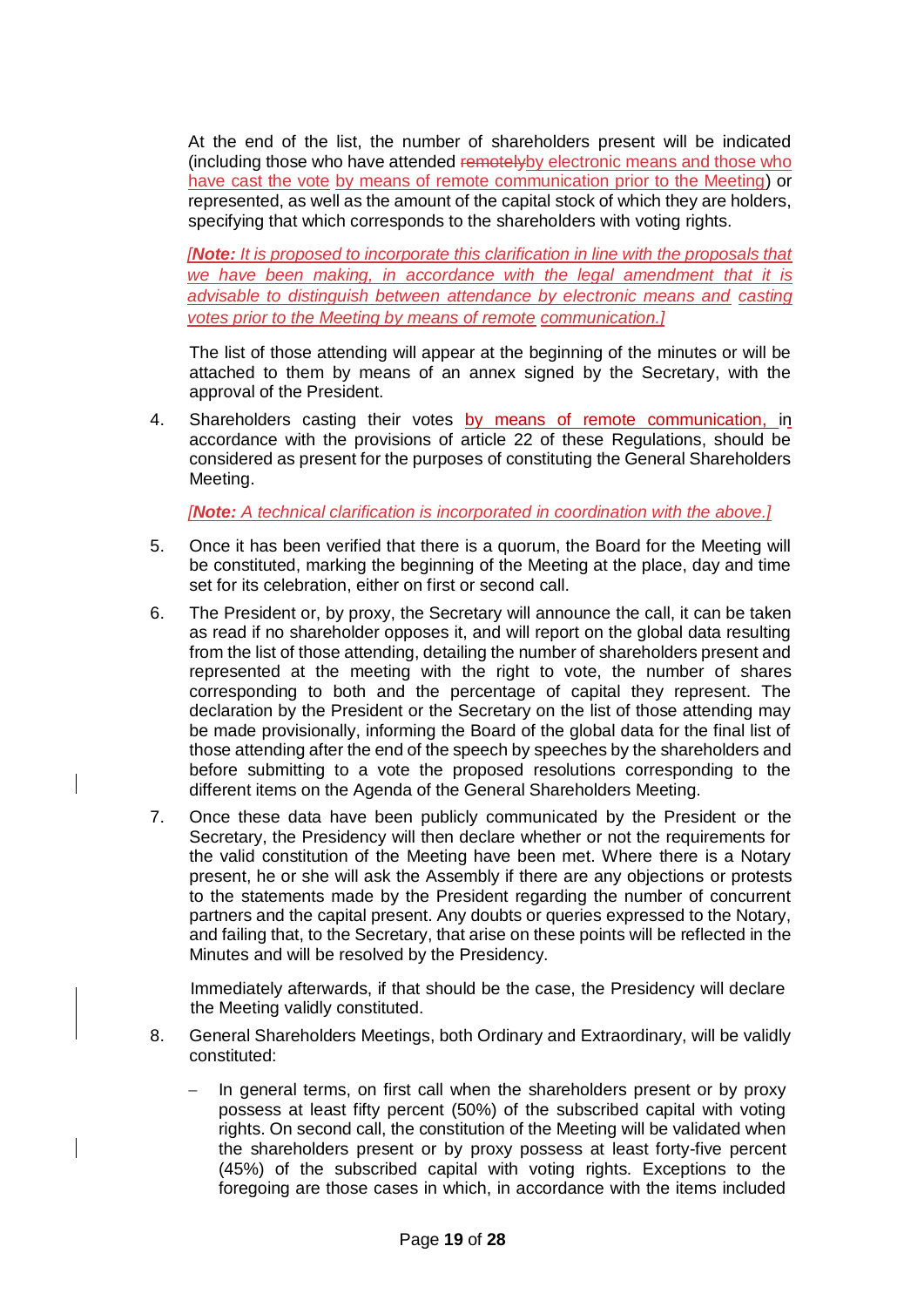on the Agenda, it is not legally possible to require a higher percentage of capital for the General Shareholders Meeting to be validly constituted than that established by the applicable regulations.

- The percentages mentioned in the previous paragraph shall also be those applicable so that Ordinary and Extraordinary General Shareholders Meeting may validly resolve on the issue of bonds which, in accordance with the regulations applicable at any given time, are within the powers of the General Shareholders Meeting, an increase or reduction of capital, the transformation, merger or spin-off of the Company, the general assignment of assets and liabilities, the suppression or removal of the right of first refusal on new shares, the transfer of address abroad and, in general, any modification of the Articles of Association.
- <span id="page-26-0"></span>9. If for any reason it is necessary to hold the meeting in separate rooms, audiovisual means will be provided that enable interactivity and intercommunication between them in real time and, therefore, the unity of the act.

#### **Chapter II**

#### **Shareholders' speaking time**

#### <span id="page-26-1"></span>**Article 17. Requests to speak**

1. Once the General Shareholders Meeting is constituted, those shareholders who physically attend the Meeting and who, in exercise of their rights, wish to speak Meeting during the time allotted to deliberations will identify themselves to the Secretary or, where applicable, to the Notary (or to the people assisting them), showing their National Identity Document, or equivalent identification document in the case of foreigners, and the attendance, proxy and remote voting card, stating the number of shares they hold and the shares they represent. All documents will be returned to them once they have spoken. Those attending by electronic means may request to speak in the terms provided for in the announcement of the call.

If they intend to request that their speech be recorded literally in the Minutes of the Meeting, they will have to deliver it in writing, at that time, to the Secretary or, where applicable, to the Notary (or the persons assisting them), so that it coincide with when the shareholder's speech takes place. Those attending by electronic means should follow the rules established in the announcement of the call in this regard.

The Meeting may establish in the call that the speeches and proposed resolutions that, in accordance with the Law, those attending by electronic means intend to make, where this possibility has been contemplated in the call for the Meeting, should be sent to the Company before the Meeting is held. In this call there will be a description of the deadlines, forms and methods of exercising the rights of the shareholders provided for by the Board to enable the Meeting to proceed in an orderly manner.

*[Note: Technical clarifications are incorporated in the first two paragraphs in coordination with the proposed incorporation into the Articles of Association and to this Regulation of the possibility of holding Meetings with electronic attendance and exclusively electronic Meetings. Furthermore, what is related to the regime of requests to speak by shareholders by electronic means has been transferred to*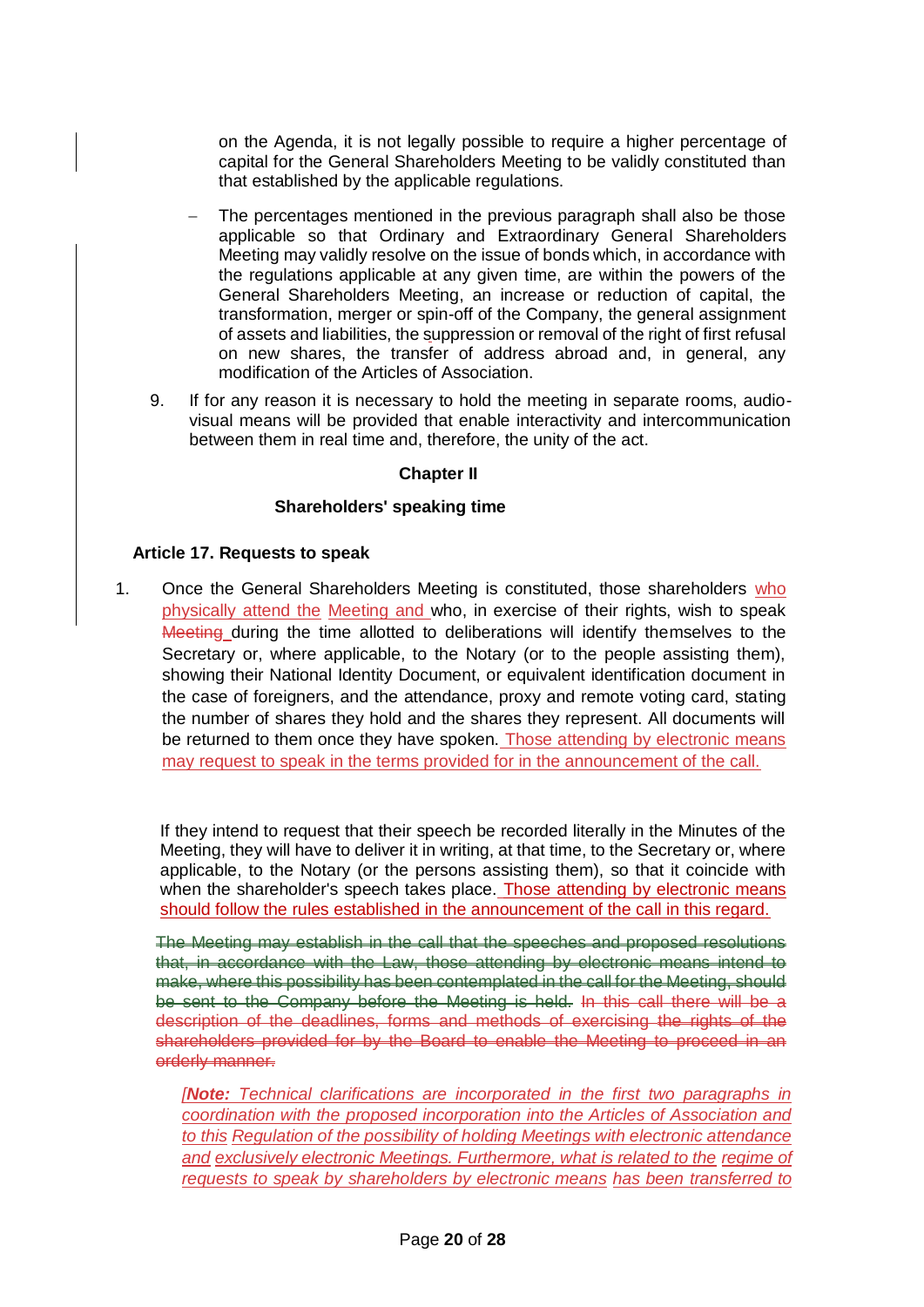*the new article 14 bis ("Attendance at General Shareholders Meeting by electronic means. Exclusively electronic meetings") for systematic reasons, eliminating the last paragraph since it has already been incorporated into article 14 bis.]*

1. Once the Board has the list of shareholders who wish to speak and before voting on the issues included in the Agenda, the list of those wishing to speak will be opened.

#### <span id="page-27-0"></span>**Article 18. Speeches**

- 1. Speeches by the shareholders will take place in the order in which they are called to that effect by the Board.
- 2. The President, in view of the circumstances, will determine the maximum time initially assigned to each speech which will be the same for all and never less than five (5) minutes.
- 3. In the exercise of his powers to organise the progress of the Meeting, and without prejudice to other actions, the President:
	- (i) May extend, when it is deemed appropriate, the time initially assigned to each shareholder;
	- (ii) May request the speakers to clarify any issues that have not been understood or have not been sufficiently explained during the speech;
	- (iii) May call the shareholders who are speaking to order so that they restrict their speech to the issues subject to the Meeting and refrain from making inappropriate statements or exercising their right in an abusive or obstructionist manner;
	- (iv) May advise the speakers that their allotted time is nearing an end so that they can adjust their speech and, when their allotted time to speak or if they persist in the behaviours described in section (iii) above, they may oblige them to stop speaking; and
- (v) If he or she considers that the speech may alter the proper order and conducting of the meeting, he or she may order them to leave the premises and, where appropriate, take the necessary measures to comply with this provision.
- 4. The shareholders may, during their speeches, formulate proposals for resolutions on issues with regard to which the General Shareholders Meeting may legally deliberate and adopt agreements without them being included in the Agenda.

#### <span id="page-27-1"></span>**Article 19. Right to information during the Meeting**

1. During the speeches, shareholders or their duly accredited representatives who physically attend the General Shareholders Meeting may verbally request any information or clarifications they deem significant regarding issues included in the Agenda for the meeting, information accessible to the public that has been provided by the Company to the National Securities Market Commission since the last General Shareholders Meeting was held and regarding the auditor's report. Those shareholders and representatives who attend by electronic means may request the information or clarifications that they consider appropriate regarding these issues in the terms provided for in the announcement of the call in accordance with the applicable regulations.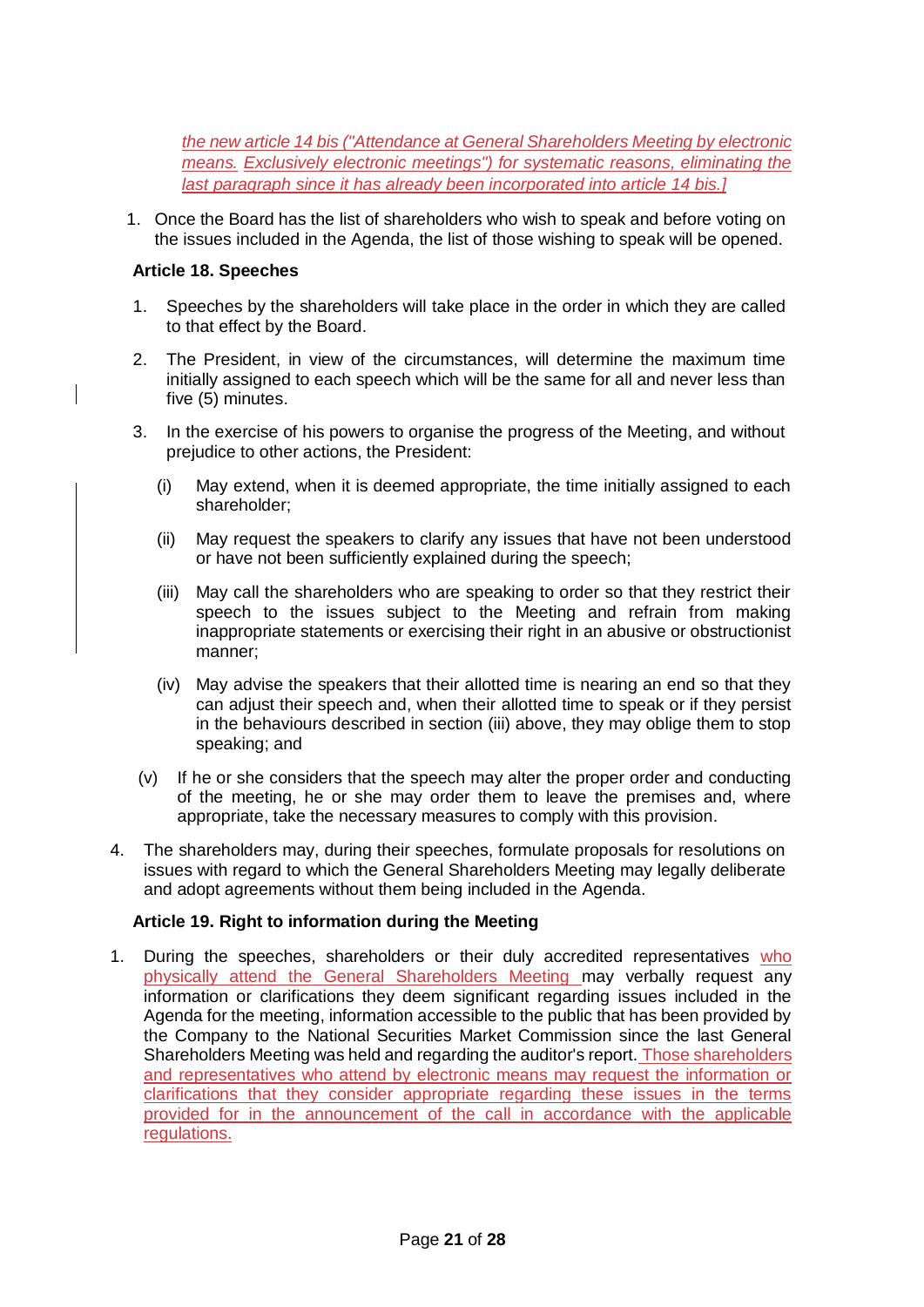*[Note: It is proposed to include technical clarifications in coordination with the proposal for incorporation into the Articles of Association and these Regulations of the possibility of holding Meetings with electronic attendance and exclusively electronic Meetings.]*

- 2. The Board of Directors will be obliged to provide the information requested by the shareholders, unless one of the circumstances provided for in article 10.4 of these Regulations occurs or the information requested is not available at the time of the meeting itself. In this case, the information will be provided in writing within seven (7) days following the end of the Meeting, for which purpose the shareholder will indicate the location or address where the information will be sent.
- 3. Furthermore, when prior to a specific question being asked the information requested is clearly, expressly and directly available to all shareholders on the Company's website under the question-answer format, the Board of Directors may restrict its response to referring to the information provided in that format.
- 4. The information or clarification requested will be provided by the President or, where applicable and at the request of the latter, by the Chief Executive Officer or by any of the Directors present. If the information or clarifications requested relate to matters within the responsibilities of the Audit and Control Committee, they shall be provided by any of the members or consultants to this Committee present at the meeting. The President may also empower any other person considered suitable, representing and on behalf of the Company, to respond to requests for information made by shareholders.

#### **Chapter III**

#### **Voting on and documentation for resolutions**

#### <span id="page-28-2"></span><span id="page-28-1"></span><span id="page-28-0"></span>**Article 20. Voting on proposed resolutions**

- 1. Once the speeches by the shareholders have ended and the answers provided in accordance with the provisions of these Regulations, the proposed resolutions on the issues included in the Agenda or on those others that by legal mandate do not need to appear will be put to a vote.
- 2. The Secretary will read a summary of the proposed resolutions, the texts of which appear on the Company's website. If any shareholder so requests or, even if not requested, it is deemed appropriate by the President, they will be read out in full. In any case, those attending will be informed of the item on the Agenda to which, in each case, the proposed resolution that is submitted to a vote refers.
- 3. The voting process for the proposed resolutions will be conducted following the Agenda envisaged in the call. Firstly, the proposed resolutions that the Board of Directors has formulated in each case will be put to a vote and then, where applicable, those formulated by other proponents and followed by those relating to issues which the General Shareholders Meeting may resolve even though they were not on the Agenda, with the President of the General Shareholders Meeting deciding the order in which they will be voted on. In any case, once a proposal for resolution has been approved, all the others relating to the same issue that are incompatible with it will automatically be rejected without proceeding to put them to a vote.
- 4. Without prejudice to the fact that, at the initiative of the President, other alternative systems may be used, voting on the proposed resolutions referred to in the preceding section will be undertaken in accordance with the following procedure: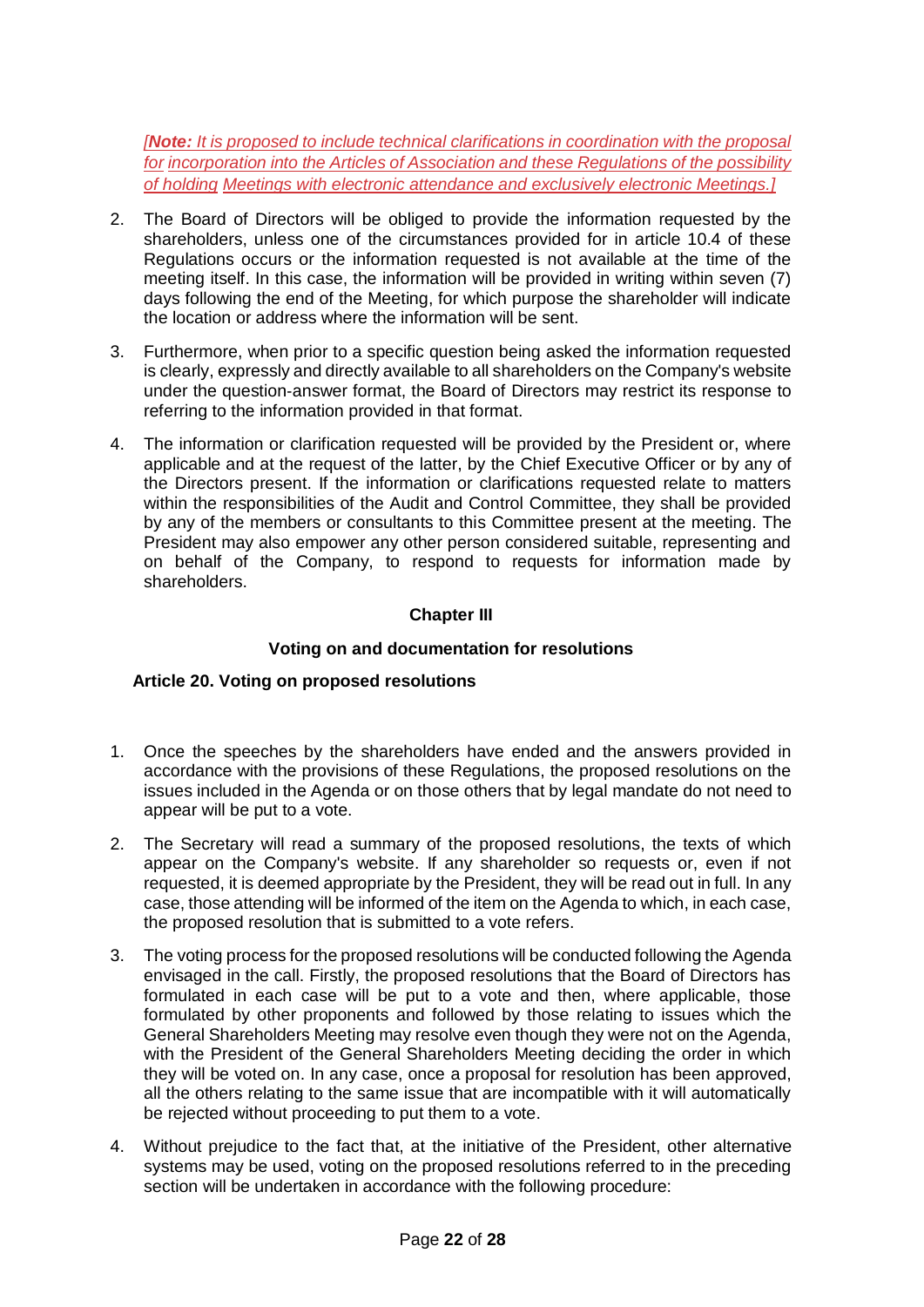a) The voting of the proposed resolutions relating to issues included in the Agenda will be conducted by means of a negative deduction system.

For these purposes, for each proposal, those corresponding to all the shares present and represented will be considered votes in favour, deducting the votes corresponding to the shares whose owner or representative states that they vote against or abstain and the votes corresponding to the shares whose owners or representatives have left the meeting prior to the voting on the proposed resolution in question and have recorded their departure before the Secretary or, where applicable, the Notary, to which will be added those corresponding to the proxies received by the Board of Directors stating their intention to vote against, or abstain with regard to the proposal in question. Votes against and abstentions will be counted separately.

- b) Voting on the proposed resolutions relating to issues not included in the Agenda, when such proposals are legally possible, will be conducted by means of a positive deduction system. For these purposes, those corresponding to all the shares present and represented will be considered votes against, deducting the votes corresponding to the shares whose holders or representatives state that they vote in favour or abstain and the votes corresponding to the shares whose holders or representatives have left the meeting prior to voting on the proposed resolution in question and have recorded their departure before the Secretary or, where applicable, the Notary.
- 5. When technically possible, providing compliance with all legal conditions may be guaranteed, the Board of Directors may establish electronic vote counting systems.
- 6. Those matters that are substantially independent should be voted on separately, so that shareholders may exercise their voting preferences separately and, in any case, even if they appear in the same item on the Agenda, the following should be voted on separately: (i) the appointment, ratification, re-election or dismissal of each Director, which should be voted on individually; and (ii) in the case of amendments to the Articles of Association, each article or group of articles that have their own autonomy.
- 7. Those intermediaries who appear legitimised as shareholders by virtue of the accounting record of the shares but who are acting on behalf of other final beneficiaries, may in any case divide their vote and exercise it divergently according to in compliance towith the different voting instructions, if they have received them.

*[Note: Adapted to article 524 LSC, as expressed in Law 5/2021.]*

- 8. Declarations indicating how the vote will be cast made to the Secretary or, where applicable, to the Notary (or to those assisting them), provided for in paragraph 4, above, may be made individually with regard to each of the proposals or jointly to several or for all of them, expressing to the Secretary or the Notary the identity and condition of shareholder or proxy of the person voting, the number of shares to which they refer, how they will vote or, where applicable, if they wish to abstain.
- 9. If the shareholder has cast the vote by electronic means, the Company should send him or her electronic confirmation of the receipt of his or her vote. Also, within one month from the date of the General Shareholders Meeting, the shareholder or their representative and the final beneficiary may request confirmation that the votes corresponding to their shares have been recorded and correctly count by the Company, unless they already have this information. The Company should send this confirmation within the deadline established in the applicable regulations.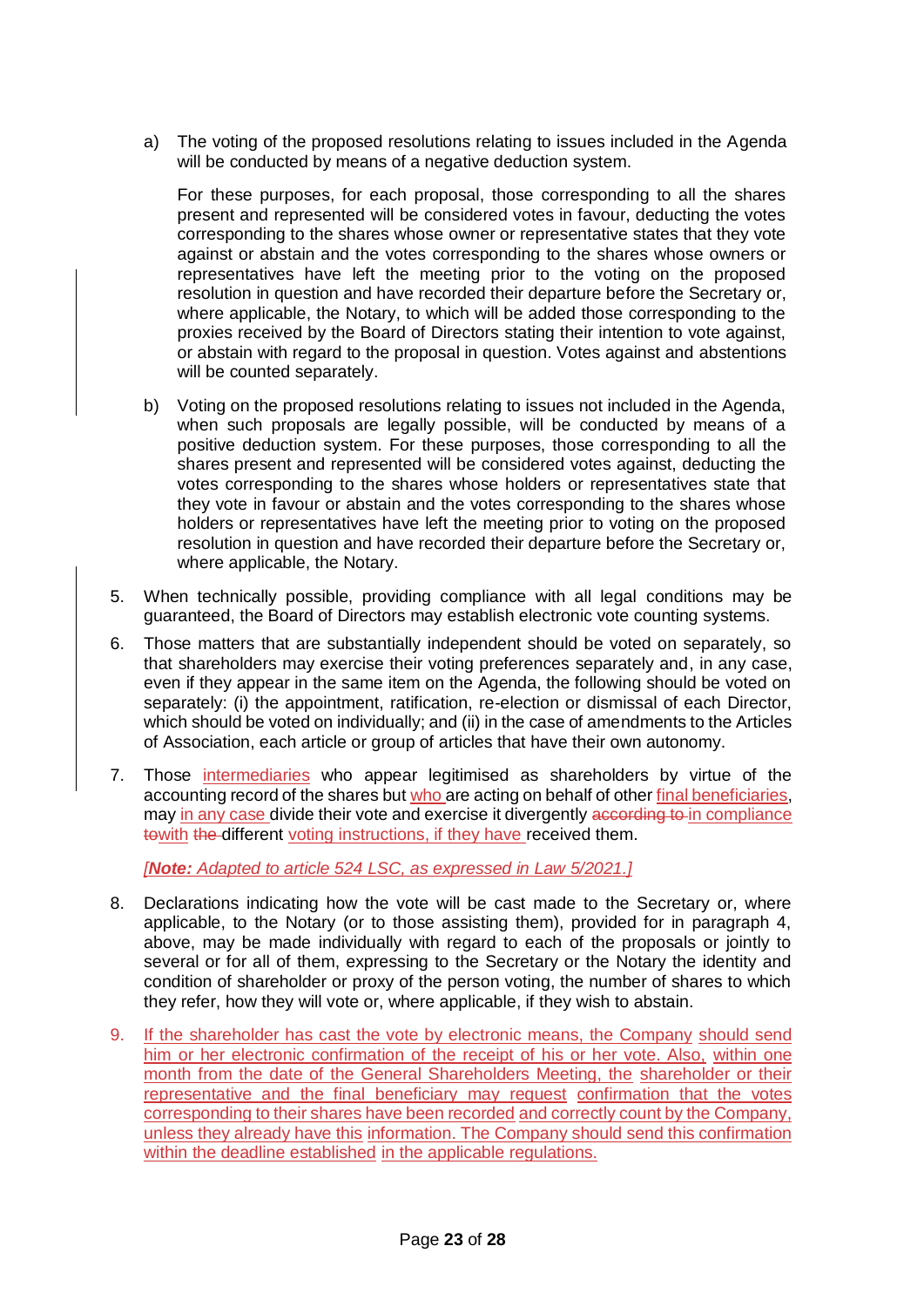*[Note: This section is incorporated in accordance with the new article 527 bis LSC, introduced by Law 5/2021.]*

#### <span id="page-30-0"></span>**Article 21. Conflict of interests**

- 1. The shareholder may not exercise the right to vote corresponding to his or her shares when it is a question of adopting a resolution whose purpose is to:
	- a) excluding him or her from the Company;
	- b) Release him or her from an obligation or grant him or her a right;
	- c) Provide him or her with any financial assistance, including the provision of guarantees in his or her favour; or
	- d) Exempting him or her from the obligations arising from the duty of loyalty of the directors, in accordance with the legal provisions.
- 2. The shares of a shareholder that may be in a situations of conflict of interest as mentioned in the previous section will be deducted from the capital stock for the calculation of the majority of the votes that may be necessary in each case.
- 3. In cases of conflict of interest other than those referred to in section 1, shareholders shall not be deprived of their voting rights.

However, when the vote of the shareholder or shareholders involved in conflict has been decisive for the adoption of the resolution, if there is a challenge, it will correspond to the Company and, where applicable, to the shareholder or shareholders affected by the conflict, the burden of the proof of the conformity of the agreement with the social interest. The shareholder or shareholders making the challenge will be responsible for accrediting the conflict of interest. Exceptions to this rule are agreements relating to the appointment, dismissal, revocation and liability requirements of the Directors and any other of similar significance where the conflict of interest refers exclusively to the position held by the shareholder in the Company. In these cases, the person challenging will be responsible for accrediting the damage to social interest.

#### <span id="page-30-1"></span>**Article 22. Remote casting of votes prior to the Meeting**

#### *[Note: The heading is extended for clarity, in order to avoid possible confusion in the event of casting the electronic vote during the Meeting by those attending by electronic means.]*

- 1. The vote on the proposals on points included in the Agenda may be made by shareholders prior to the General Shareholders Meeting by post, electronic correspondence or by any other means of remote communication that duly guarantees the identity of the shareholder and, where appropriate, the security of the electronic communications, all in accordance with the legislation in force at all times.
- 2. To cast a vote by post, the shareholder may send the Company a letter stating their voting intention or if they wish to abstain, accompanied by the attendance, proxy and remote voting card issued in their favour by the Company or by the entity or entities responsible for the registry of book entries. However, the attendance, proxy and remote voting card itself, duly filled in and signed, may suffice when it provides for use for remote voting purposes.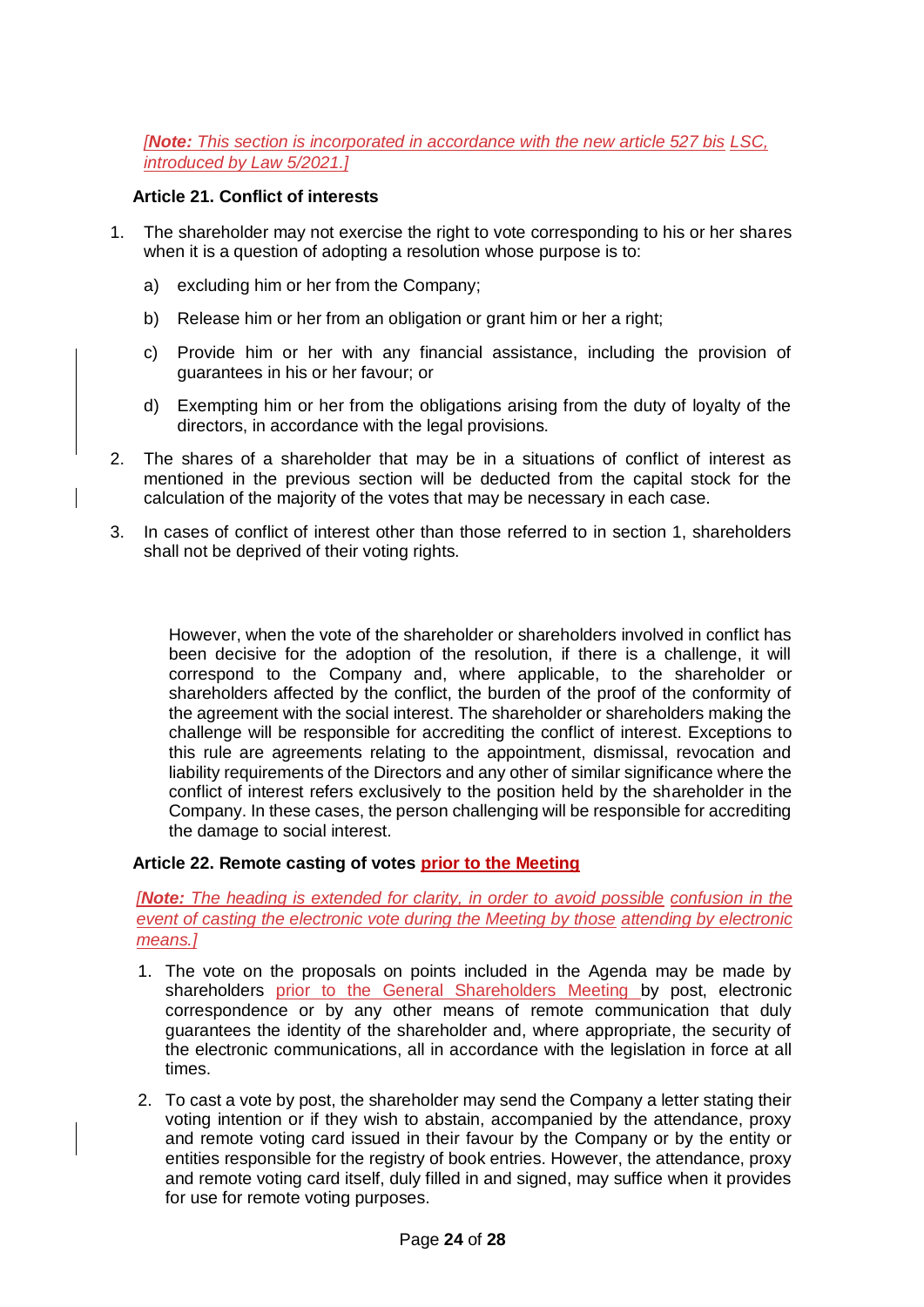3. Votes by electronic communication will be cast under a recognised electronic signature or other type of guarantee that the Board of Directors deems suitable to ensure the authenticity and identification of the shareholder exercising the right to vote, which will be accompanied by a copy in unalterable electronic format of the attendance, proxy and remote voting card.

Notwithstanding the foregoing, the Company may create on its website a specific computer programme for exercising the right to vote remotely, in which case, it will not be necessary to send a copy in unalterable electronic format of the documents referred to in the previous paragraph.

- 4. The vote cast by any of the means provided for in the preceding sections should be received by the Company before midnight (12 midnight) on the day immediately prior to the day scheduled for holding the General Shareholders Meeting on first call. Otherwise, the vote will be deemed not to have been cast.
- 5. The votes cast remotely referred to in this article will be without effect in the following circumstances:
	- a) By subsequent and express revocation undertaken by the same means used to cast the vote and within the deadline established for it.
	- b) Attendance, physical or electronic, at the meeting by the shareholder that cast the vote. *[Note: A technical clarification is included in coordination with the proposal for incorporation into the Articles of Association and these Regulations of the possibility of holding Meetings with electronic attendance and exclusively electronic Meetings.]*
- 6. The Board of Directors is empowered to develop the above provisions, establishing the rules, means and procedures in accordance with the technology available to implement the casting of votes by electronic remote means of communication, adjusting, where applicable, to the regulations issued for this purpose and to the Articles of Association.

*[Note: "Electronic" means are replaced by "remote communication" given that this section refers to casting votes both by post and electronic correspondence.]*

In particular, the Board of Directors may: (i) regulate the use of alternative guarantees to the electronic signature for casting votes by electronic means in accordance with the provisions of section three above, and (ii) reduce the deadline established in section four above for receipt by the Company of votes cast by post or electronic correspondence.

In any case, the Board of Directors will adopt the necessary measures to avoid possible duplications and ensure that whoever has cast the vote by postal or electronic correspondence is duly authorised to do so in accordance with the provisions of the Articles of Associations and these Regulations.

7. The regulations for development that the Board of Directors may adopt under the provisions of this article will be published on the Company's website.

#### <span id="page-31-0"></span>**Article 23. Adoption of resolutions and declaration of the result**

1. Resolutions shall be adopted by a simple majority of the share present and represented at the General Shareholders Meeting. A resolution shall be deemed adopted when it obtains more votes in favour than against the capital present or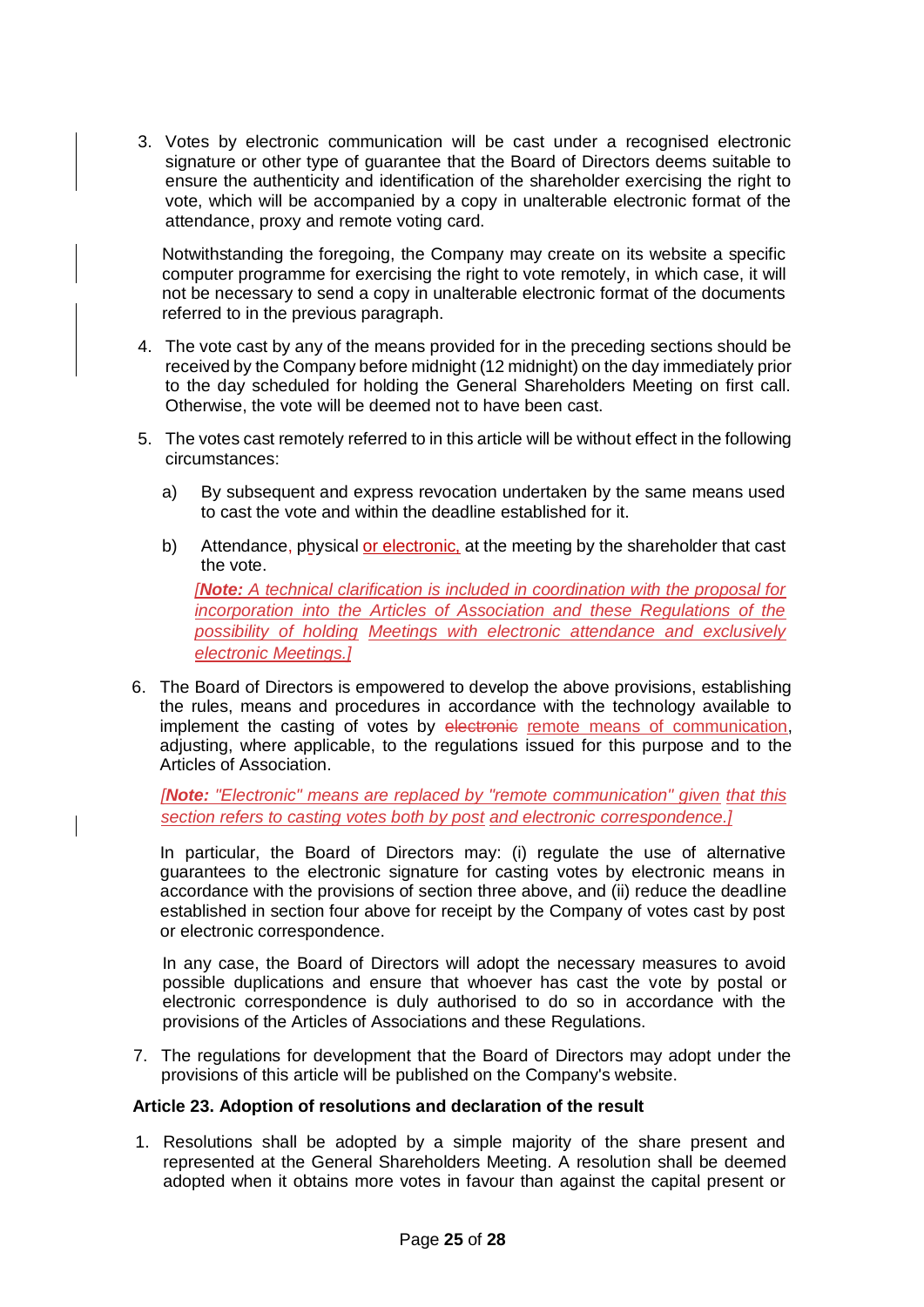represented, except in cases where the Law or the Articles of Association require a qualified majority.

In particular, the issuance of shares or bonds or securities convertible into shares with the exclusion of the first right of refusal in favour of the shareholders of the Company shall be approved, when more than fifty percent (50%) of the subscribed capital stock present or represented with voting rights vote in favour.

- 2. Each share with voting rights present or represented at the Meeting shall grant the right to one vote.
- 3. The President will declare the resolutions approved when he or she has evidence of the existence of sufficient votes in favour, without prejudice to any declarations that, where applicable, the attending shareholders may make to the Notary or the Secretary regarding this matter.
- 4. For each resolution subject to vote at the General Shareholders Meeting, the number of shares for which valid votes have been cast, the proportion of capital stock represented by such votes, the total number of valid votes, the number of votes for and against each resolution, and the number of abstentions, if any, will be determined.
- 5. In any case, once a proposal for resolution has been approved, all the others relating to the same issue that are incompatible with it will automatically be rejected without proceeding to put them to a vote.
- 6. If proposals have been made regarding matters which the General Meeting can resolve without appearing on the agenda, the President will decide the order in which they will be put to the vote.
- 7. For the adoption of any of the resolutions referred to in article 526 of the Spanish Corporate Enterprises Act, those shares in respect of which the right to vote cannot be exercised by application of what is established in this provision will not be considered as represented or as present unless it has been provided for by the subdelegation or alternative delegation in a person who can exercise the right to vote

#### <span id="page-32-0"></span>**Article 24. Provisional suspension and extension**

1. Exceptionally, in the event of extraordinary circumstances temporarily preventing the normal procedure of the General Shareholders Meeting, the President of the Meeting, may agree to suspend the session for the time he or she deems appropriate, in order to ensure the re-establishment of the conditions necessary for the meeting to continue. The President of the General Shareholders Meeting may adopt any additional measures that he or she deems appropriate to guarantee the safety of those present and avoid the repetition of circumstances that could once again affect the good order of the meeting.

Once the session is resumed, if the situation that led to the meeting being suspended persists, the President may agree to continue the session on the following day or immediately adjourn the session.

2. Notwithstanding the foregoing, at the proposal of the President of the General Shareholders Meeting, the majority of the Directors attending the meeting or at the request of shareholders representing at least a quarter (1/4) of the capital present at the General Shareholders Meeting, those attending may agree to extend the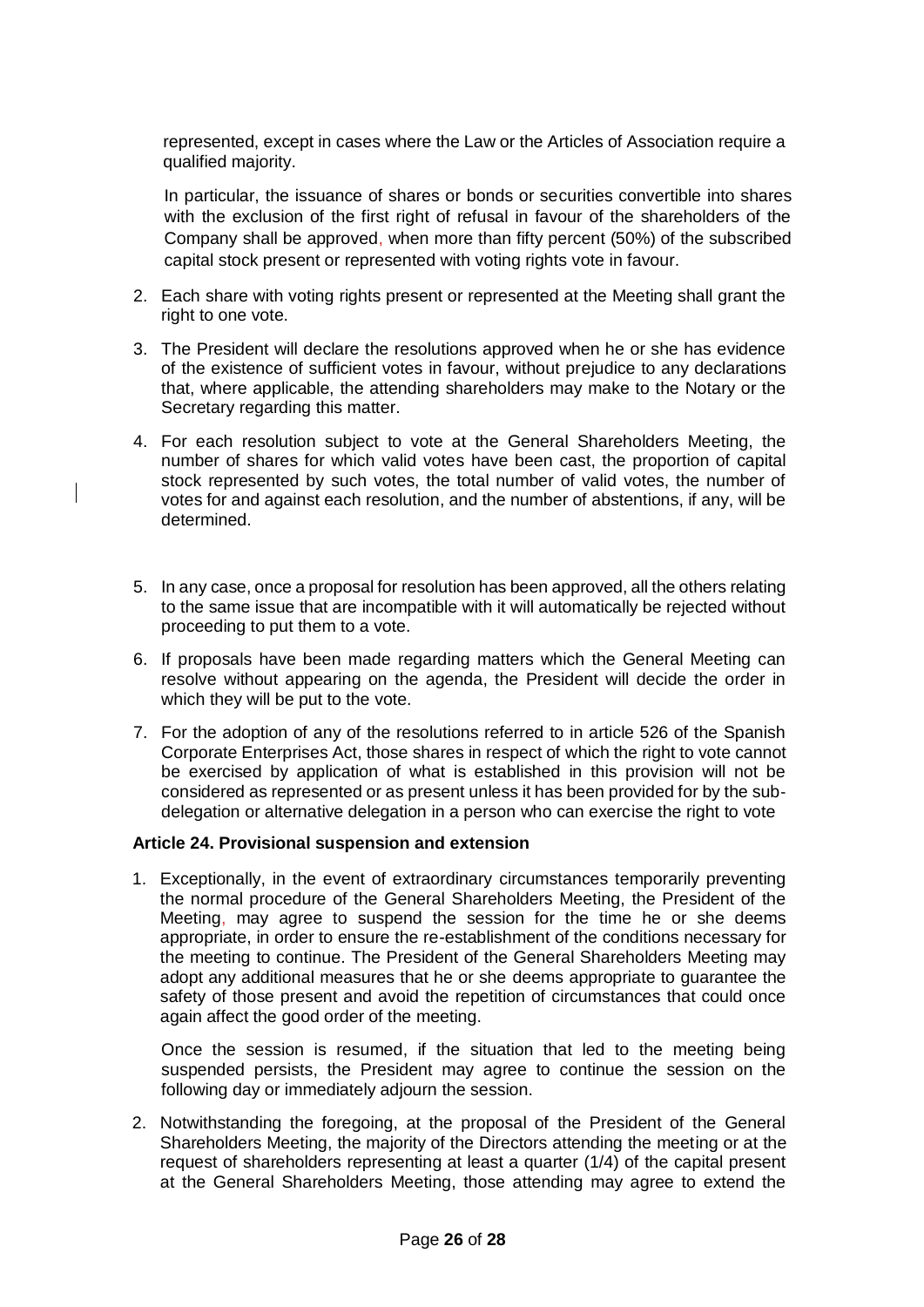sessions for one or more consecutive days. Regardless of the number of sessions, the General Shareholders Meeting shall be considered unique, with a single set of minutes being taken for all the sessions.

#### <span id="page-33-0"></span>**Article 25. Concluding the Meeting**

Once the voting on the proposed resolutions has ended and the results of the same have been declared, it is the responsibility of the President to close the General Shareholders Meeting and declare the session adjourned.

#### <span id="page-33-1"></span>**Article 26. Minutes of the Meeting**

- 1. The Secretary of the Meeting will draw up the Minutes of the session that will be incorporated into the Book of Minutes, which may be approved by the Meeting itself at the end of the meeting, or failing that, and within a deadline of fifteen (15) days, by the President of the Meeting and two (2) Auditors, one representing the majority and the other representing the minority, having the Minutes approved in either of these two forms as executive force on the date of their approval.
- 2. The minutes of the Meeting will include the list of those attending referred to in article 192 of the Spanish Corporate Enterprises Act and will contain a summary of the deliberations, literal expression of the resolutions adopted and the result of the voting.
- 3. The Board of Directors may require the presence of a notary to draw up the minutes of the Meeting and shall be obliged to do so whenever shareholders representing at least one per cent (1%) of the capital stock request it five (5) days prior to the date scheduled for the meeting. Also, in the event that the Company's General Shareholders Meeting is held exclusively by electronic means in accordance with the provisions of articles 14 bis of these Regulations and 18 bis of the Articles of Association, the minutes of the meeting should be drawn up by a Notary.

*[Note: It is incorporated in accordance with letter b) of article 521.3 LSC, introduced by Law 5/2021.]*

The notarial document shall not be submitted for approval, it shall be considered to be the minutes of the meeting and the resolutions contained therein may be executed as from the date of its closing. The notarial fees shall be paid by the Company.

#### <span id="page-33-2"></span>**Article 27. Publishing the resolutions**

- 1. Without prejudice to the registration in the Mercantile Registry of those registrable agreements and the legal provisions that may be applicable with regard to publishing corporate agreements, the Company will send the text of the approved resolutions to the National Securities Market Commission, meeting the deadline established by it.
- 2. The unabridged text of the resolutions adopted and the results of the voting shall be published on the Company's website within five (5) days following the end of the General Shareholders Meeting.

#### <span id="page-33-3"></span>**Article 28. Electronic Shareholders Forum**

1. When each General Shareholders Meeting is held, an electronic shareholders' forum will be set up on the Company's website, which may be accessed by the Company's shareholders and the voluntary associations of shareholders that are